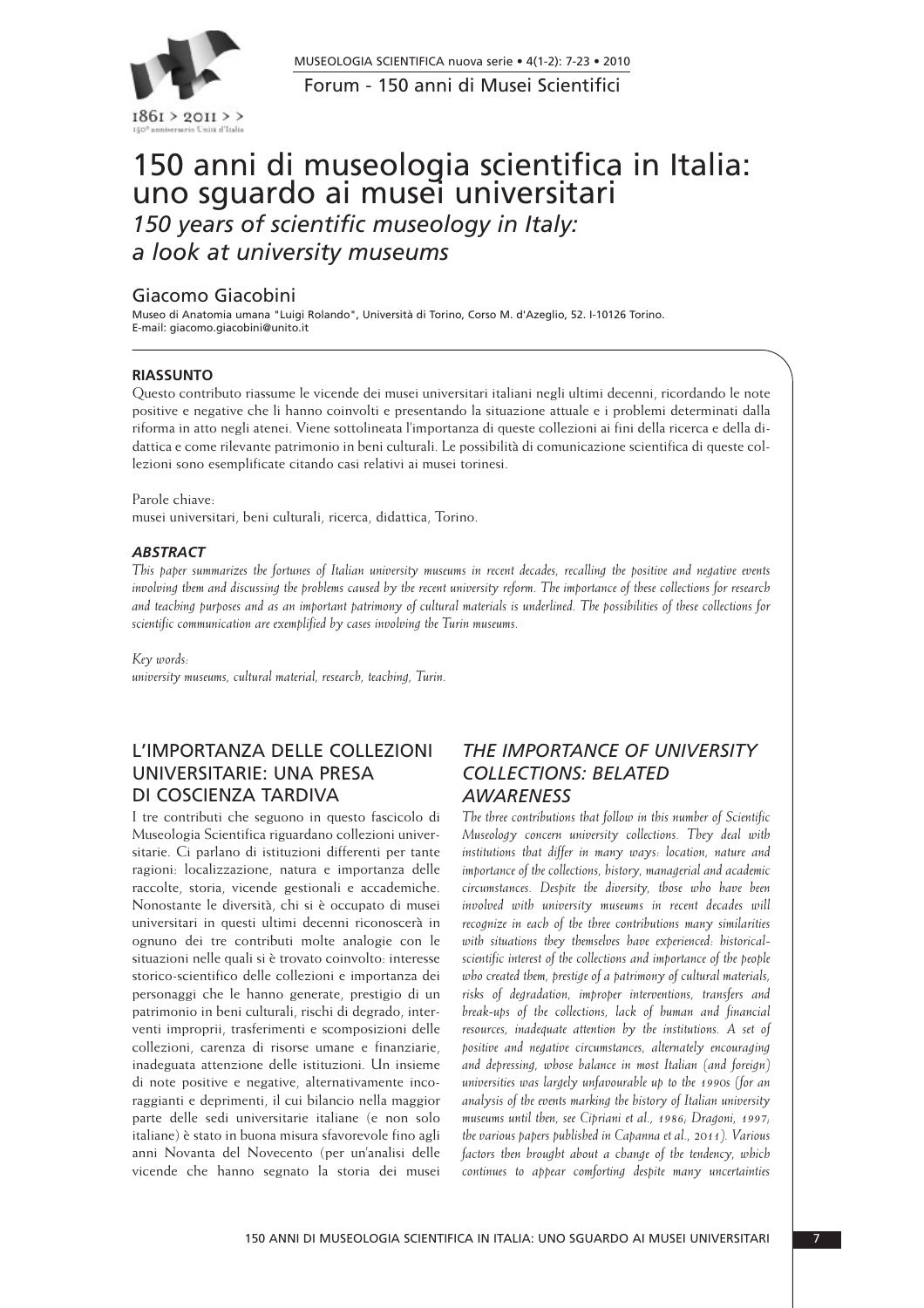universitari italiani fino a quegli anni, si rimanda a Cipriani et al, 1986; Dragoni, 1997; si vedano anche i diversi contributi pubblicati in Capanna et al., 2011). Successivamente, vari fattori hanno determinato un cambiamento di tendenza che continua ad apparire confortante nonostante molte incertezze in parte imputabili alla generale situazione di crisi che il nostro sistema universitario e, più in generale, la nostra società stanno vivendo.

Le Università italiane solo negli ultimi anni del Novecento hanno dimostrato di aver preso piena coscienza dell'importanza del patrimonio in beni culturali scientifici conservato presso i propri musei, così a lungo trascurati benché essi rappresentino non solo efficaci strumenti di conoscenza e ricerca ma, in mol ti casi, anche la testimonianza materiale di prestigiose tradizioni culturali. Non si può dimenticare che fino a 150 anni fa, in epoca preunitaria, alcuni musei universitari erano, di fatto, veri e propri musei scientifici nazionali in città che rivestivano il ruolo di capitale politica e culturale. I casi di Napoli e Torino ne sono un esempio, ai quali si può aggiungere Firenze i cui musei divennero universitari successivamente.

Un primo segnale incoraggiante si ebbe nel settembre 1999, quando la Conferenza dei Rettori delle Università Italiane (CRUI) creò una Commissione, costituita da rappresentanti di quasi tutti gli atenei ita liani, incaricandola di esaminare la situazione dei musei universitari, di valutare i problemi a essi relativi e di formulare proposte per la loro tutela, valoriz zazione, fruizione e promozione (per un quadro sintetico dei lavori della Commissione Musei della CRUI nei primi due anni di vita, si veda Favaretto, 2005). Nel contempo, la rilevanza dei problemi dei musei universitari veniva sottolineata in sede inter na zionale dalla creazione, all'interno dell'International Council of Museums (ICOM), di un Committee for University Museums and Collections (UMAC), la cui prima riunione ebbe luogo a Barcellona nel luglio 2001 (per una discussione generale dei problemi dei musei universitari in quegli anni, si veda il contributo di Bragança Gill, 2002, nel volume di atti del conve gno; per un'analisi più recente, si rinvia a Ferriot & Lourenço, 2004). Questi anni vedono in diverse sedi italiane un risveglio di interesse per le collezioni universitarie e un fiorire di progetti di sviluppo e valorizzazione, con la tendenza a concepire sistemi museali (a titolo di esempio, si veda, per i musei universitari di Palermo, Raimondo, 2004).

Negli anni successivi, le vicende dei musei universitari sono contrassegnate da alcuni eventi ed elementi determinanti. Primo tra tutti, il Decreto Legisla tivo 22 gennaio 2004, n. 42 recante il "Codice dei beni culturali e del paesaggio" (ai sensi dell'articolo 10 della legge 6 luglio 2002, n. 137), noto come "Codice Urbani", che ha precisato che le collezioni scientifiche devono essere considerate a tutti gli effetti beni culturali, con i derivanti obblighi di tutela

*partly attributable to the general crisis of our university system and, more in general, of our society.*

*Only in the last years of the 20th century did Italian universities show full awareness of the importance of the scientific cultural heritage conserved in their museums, which had long been neglected despite representing not only effective tools of knowledge and research but, in many cases, also the material testimony of prestigious cultural traditions. We should not forget that, until 150 years ago, before Italian unification, some university museums were true national scientific museums in cities that functioned as political and cultural capitals. The cases of Naples and Turin are exemplary, and we can add Florence, whose museums later became part of the university.* 

*A first encouraging signal arrived in September 1999, when the Conference of Italian University Chancellors (CRUI) set up a committee composed of representatives of almost all the Italian universities to examine the situation of university museums, to assess their problems and to formulate proposals for their protection, enhancement, use and promotion (for a summary of the committee's work in its first two years, see Favaretto, 2005). At the same time, the significance of the problems of university museums was underlined internationally by the creation, within the International Council of Museums (ICOM), of the Committee for University Museums and Collections (UMAC), whose first meeting took place in Barcelona in July 2001 (for a general discussion of the problems of university museums in those years, see the paper by Bragança Gill, 2002, in the volume of the conference acts; for a more recent analysis, see Ferriot & Lourenço, 2004). Those years saw an awakening of interest in university collections in various Italian cities and a blossoming of development projects, with the tendency to devise museum systems, even virtual ones (see Raimondo, 2004 for the university museums of Palermo).*

*In the following years, the fortunes of the university museums were marked by several decisive events. First of all, Legislative Decree 22 January 2004, no. 42 bringing about the "Code of cultural materials and of the landscape" (under article 10 of law 6 July 2002, no. 137), known as the "Urbani Code", specified that scientific collections must be considered in all effects cultural materials, with the consequent obligation of protection by the consignee institutions. The listed categories of materials (Appendix A) included the collections of zoology, botany, mineralogy and anatomy, in addition to the palaeontological and ethnographic ones (a copy of the "Code" was published in Museologia scientifica, 2007; for comments from the perspective of scientific museology, see Barbagli, 2008). Therefore, the "Code" deserves recognition for having provided an effective instrument of protection, particularly useful for university collections where the urgency of a provision of this type had been widely felt.*

*Following the promulgation of the "Code", the Central Institute for Cataloguing and Documentation (ICCD) of the Ministry of Culture began work to define catalogue forms for scientific collections. On the basis of conventional agreements, the ICCD collaborated in this operation with the Museums Committee of the CRUI and with the ANMS, as well as with the Agency for New Technologies, Energy and the Environment (ENEA). Hence, the expertise accumulated in university museums was of*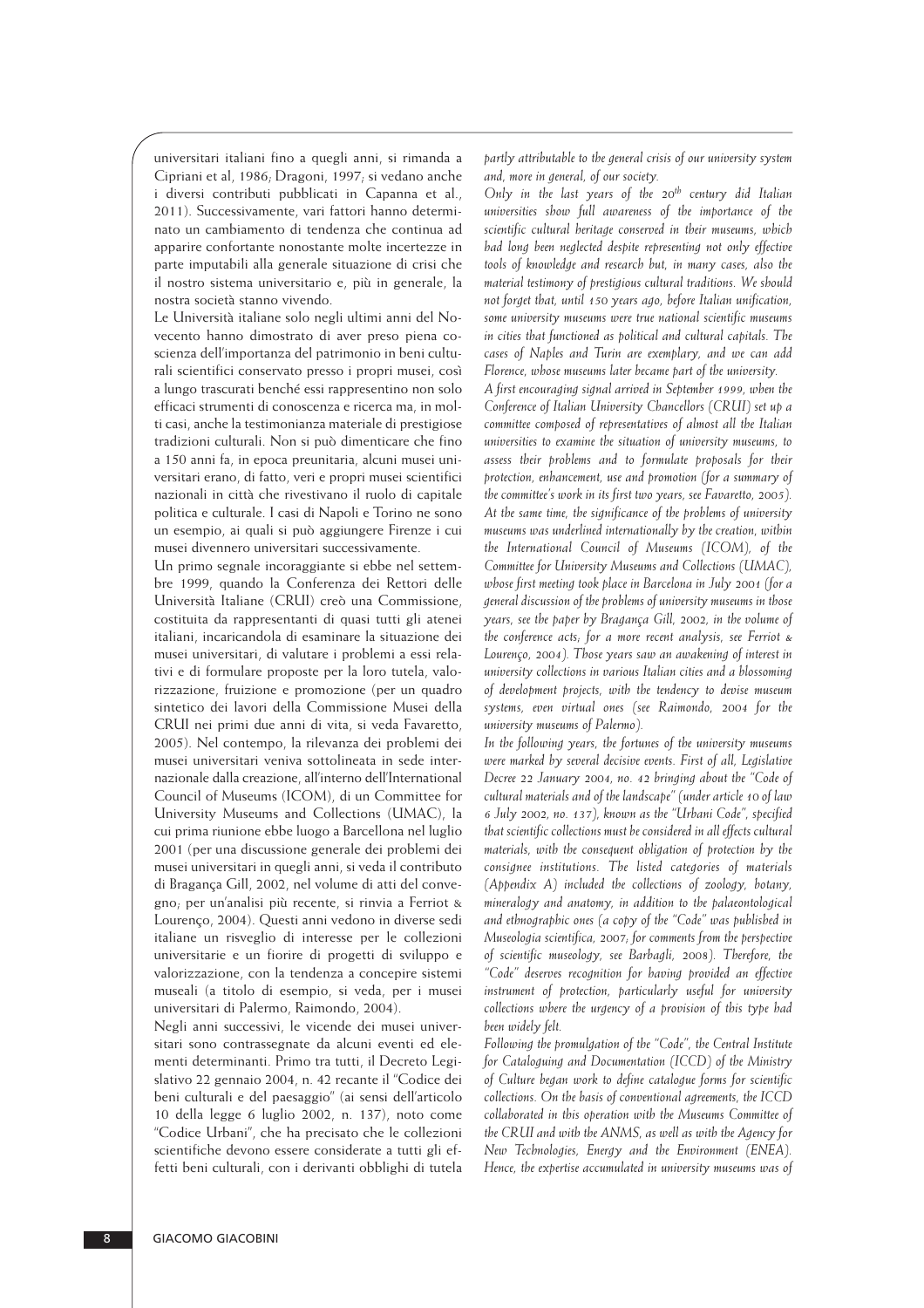per le istituzioni consegnatarie. In particolare, tra le categorie dei beni sono elencate (Allegato A) le col lezioni di zoologia, botanica, mineralogia e anatomia, oltre a quelle paleontologiche ed etnografiche (una versione cartacea del "Codice" è pubblicata su Museologia scientifica, 2007; per commenti dal punto di vista della museologia scientifica, si veda Bar bagli, 2008). Al "Codice" va quindi, tra gli altri, il merito di aver fornito un efficace strumento di tutela, particolarmente utile per le collezioni universitarie dove la necessità di un provvedimento di questo tipo era sentita con urgenza.

A seguito della promulgazione del "Codice", l'Isti tuto Centrale per il Catalogo e la Documentazione (ICCD) del Ministero per i Beni e le Attività Culturali ha avviato i lavori per la definizione di schede catalografiche per le collezioni scientifiche. In que sta operazione, l'ICCD ha collaborato, in base ad ac cordi convenzionali, con la Commissione Musei del la CRUI e con l'ANMS, oltre che con l'Ente per le Nuove Tecnologie, l'Energia e l'Ambiente (ENEA). Le competenze accumulate nell'ambito dei musei universitari sono quindi state preziose per lo sviluppo di questa iniziativa. D'altra parte, l'iniziativa stessa è stata preziosa per le collezioni universitarie, il cui patrimonio, al di là di preoccupazioni legate a problemi di tutela e conservazione, era in molti casi inadeguatamente conosciuto e censito.

La conoscenza del patrimonio, aspetto fondamentale per la sua tutela e valorizzazione, veniva intanto promossa dalla pubblicazione di volumi, spesso ampia mente illustrati, in diverse sedi. Tra queste si possono citare, Padova (Gregolin, 1996), Ferrara (Loriga, 2001), Bologna (Tega, 2001), Pavia (Bevilacqua et al., 2003). Torino (Giacobini, 2003a). L'esempio più recente e importante, non ancora completato dal punto di vista editoriale, riguarda le collezioni fiorentine (Barsanti & Chelazzi, 2009; Raffaelli, 2009; Monechi & Rook, 2010).

A sottolineare il fatto che la sofferenza dei musei universitari non è stato fenomeno limitato all'Italia, il 7 dicembre 2005 il Comitato dei Ministri del Consi glio d'Europa ha approvato all'unanimità una "Recommendation on the Governance and Management of University Heritage" (Rec/2005/13; reperibile all'indirizzo web: wcd.coe.int/ ViewDoc.jsp?id=946661). Questo documento, ac compagnato da un dettagliato Memorandum esplicativo, contiene raccomandazioni specifiche su vari temi (legislazione, tutela, valorizzazione, gestione, formazione professionale, ricerca, fruizione, relazioni con enti locali, cooperazione internazionale) relativi al patrimonio culturale, materiale e immateriale, delle Università, con precisi riferimenti a musei, biblioteche, archivi ed edifici. Oltre che ai governi degli stati membri, la Raccomandazione è rivolta agli enti regionali e locali e alle superiori autorità accade miche. La Raccomandazione e il Memorandum, che

*value for the development of this initiative. On the other hand, the initiative itself was valuable for the university collections, whose patrimony, beyond concerns about problems of protection and conservation, was inadequately known and censused in many cases.*

*Meanwhile, knowledge of the heritage, fundamental for its protection and enhancement, was promoted by the publication of volumes, often amply illustrated, in different cities, such as Padua (Gregolin, 1996), Ferrara (Loriga, 2001), Bologna (Tega, 2001), Pavia (Bevilacqua et al., 2003) and Turin (Giacobini, 2003a). The most recent and important example, not yet published in full, deals with the Florentine collections (Barsanti & Chelazzi, 2009; Raffaelli, 2009; Monechi & Rook, 2010).*

*Underlining the fact that the decline of university museums was not merely an Italian phenomenon, the Committee of the Ministers of the Council of Europe unanimously approved a "Recommendation on the Governance and Management of University Heritage" on 7 December 2005 (Rec/2005/13; available at the web address: wcd.coe.int/ ViewDoc.jsp?id= 946661). This document, accompanied by a detailed explanatory Memorandum, contains specific recommendations on various topics (legislation, protection, enhancement, management, professional training, research, uses, relationships with local authorities, international cooperation) relative to the material and immaterial cultural heritage of universities, with precise references to museums, libraries, archives and buildings. In addition to the governments of the member states, the Recommendation is addressed to regional and local authorities and to higher education institutions. The Recommendation and the Memorandum, which constitute an authoritative instrument for the protection and enhancement of university museums, require university administrations to "consider all parts of the heritage of a higher education institution as falling under their ultimate legal, administrative and moral responsibility" and urge the assignment of resources to this heritage. This document, in which the concerns for museums are associated with those for other material testimonies of the history of the universities, invites us to adopt a new way of thinking about the university museum. The university museum must be considered an inseparable complex of different types of cultural materials characterized by close interactions (see Giacobini, 2003b; Giacobini et al., 2011): the objects collected for the museum, the preparations and models realized for teaching purposes, the research and teaching instruments of interest to the museum on account of their technological obsolescence, the display and technical furnishings, the art works honouring persons from the past, the historical books and archive materials. In uncommon cases in which the museum is still in a historical building, we must also add the rooms in which the teaching, research and exhibition activities took place.* 

*The important heritage conserved in Italian university museums has received prestigious recognition in recent years thanks to a series of articles in the journal Nature in the section "Hidden Treasures". Of the twelve museums of international historicalscientific importance, five were Italian university museums: the Museum for the History of the University of Pavia (Abbott, 2008a), the Botany Museum of Florence (Abbott, 2008b), the Poggi Palace Museums of Bologna (Abbott, 2008c), the*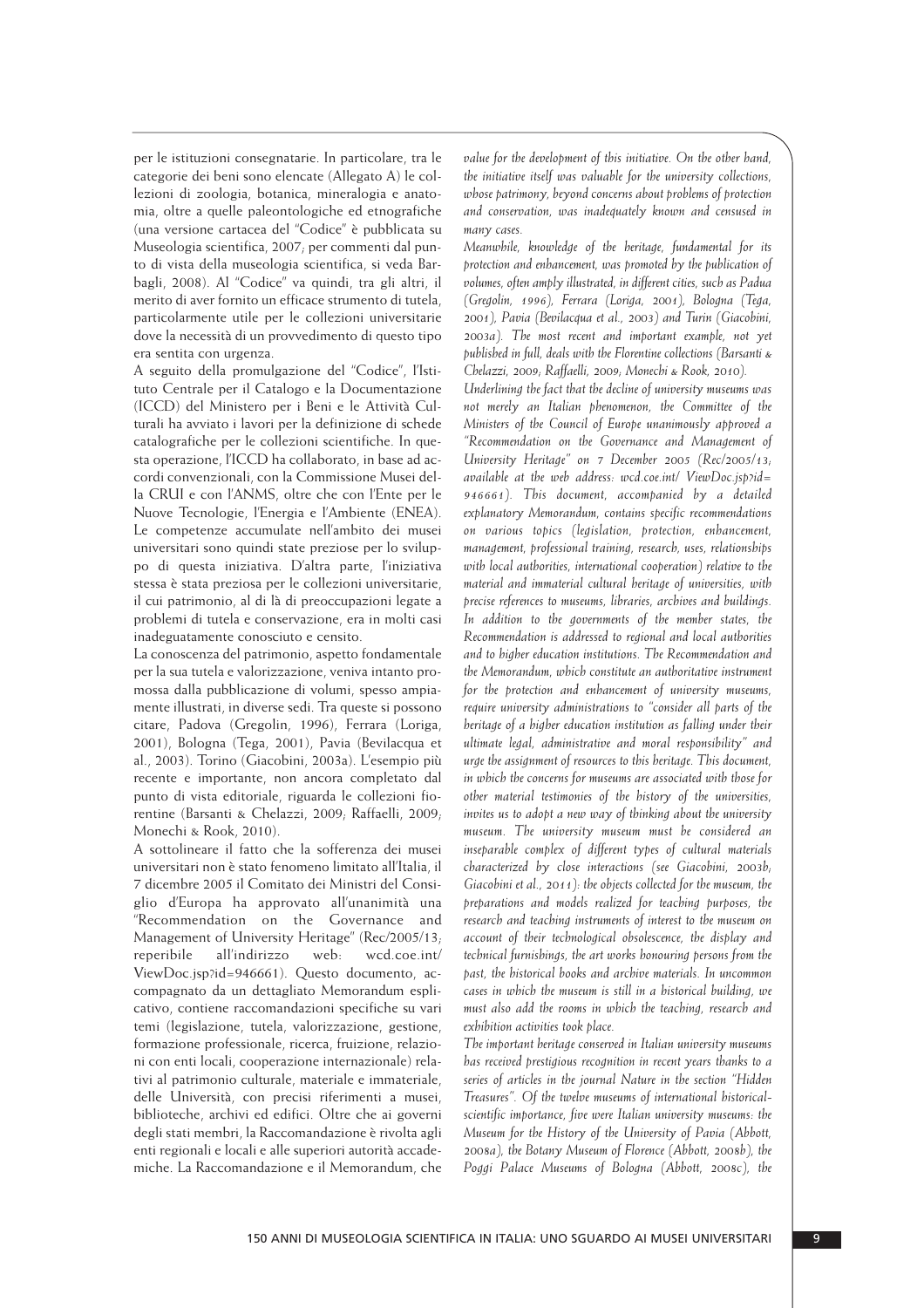costituiscono un autorevole strumento per la tutela e la valorizzazione dei musei universitari, richiedono alle amministrazioni degli Atenei di "considerare che ogni aspetto del patrimonio culturale di un'istituzione di insegnamento superiore ricade sotto la loro responsabilità legale, amministrativa e morale" e sol le cita l'assegnazione di risorse a questo patrimonio. Questo documento, nel quale le preoccupazioni per i musei sono associate a quelle per altre testimonianze materiali della storia degli Atenei, invita a ri flettere su un nuovo modo di concepire un museo universitario. Esso deve essere considerato un inscin dibile complesso di beni culturali di differente tipologia caratterizzati da strette interazioni (si veda Giacobini, 2003b; Giacobini et al., 2011a): gli oggetti collezionati fin dall'inizio a scopo museale, i preparati e i modelli realizzati per funzioni didattiche, gli strumenti per la ricerca e l'insegnamento di venuti di interesse museale per obsolescenza tecno logica, gli arredi ostensivi e tecnici, le opere d'arte omaggianti personaggi del passato, i fondi librari storici e quelli archivistici. A questi vanno aggiunti, nei casi non comuni in cui il museo sia ancora in una sede storica, gli ambienti nei quali le attività didattiche, di ricerca e ostensive ebbero luogo.

L'importanza del patrimonio conservato nei musei universitari italiani ha avuto un prestigioso riconoscimento in questi ultimi anni grazie a una serie di articoli pubblicati dalla rivista Nature nella rubrica "Hidden Treasures". Tra le dodici istituzioni museali di rilevanza storico-scientifica scelte in ambito in ternazionale, cinque erano musei universitari italiani: il Museo per la storia dell'Università di Pavia (Abbott, 2008a), il Museo Botanico di Firenze (Abbott, 2008b), i Musei di Palazzo Poggi di Bologna (Abbott, 2008c), il Teatro anatomico e l'Orto botanico di Padova (Abbott, 2008d), il Museo di Anatomia umana di Torino (Abbott, 2008e). A questi sono seguiti articoli sul Torrino della Specola di Firenze (Abbott, 2009) e sul Museo Lombroso di To rino (Abbott, 2010).

Il 6 maggio 2009, nella sede dell'Accademia Nazionale dei Lincei, l'Accademia stessa ha organizzato in collaborazione con l'ANMS un convegno sul tema "Musei scientifici universitari. Una grande risorsa culturale da valorizzare". Durante il convegno, dedicato alla memoria di Curzio Cipriani, "ricordando l'opera da lui svolta per lo sviluppo della museologia scientifica nel nostro paese", fu presentata una scelta di casi significativi che furono poi oggetto di pubblicazione su Museologia Scientifica - Memorie (Ca panna et al, 2011).

La situazione attuale è difficilmente analizzabile a causa di vari fattori. I mutamenti in atto negli Atenei italiani, a seguito della legge n. 240/10 del 30 dicembre 2010 di riforma del sistema universitario ("Rifor ma Gelmini") che ha introdotto sostanziali modifiche agli organi e all'articolazione interna delle Uni -

*Anatomical Theatre and Botanical Garden of Padua (Abbott, 2008d), the Museum of Human Anatomy of Turin (Abbott, 2008e). These articles were followed by others on the astronomical observatory of La Specola in Florence (Abbott, 2009) and the Lombroso Museum in Turin (Abbott, 2010).* 

*On 6 May 2009, the Lyncean Academy organized a conference on "University scientific museums. A great but underexploited cultural resource" at its headquarters in Rome in collaboration with the ANMS. During the conference, dedicated to the memory of Curzio Cipriani, "remembering his contribution to the development of scientific museology in Italy", a number of significant cases were presented, which were subsequently published in Museologia Scientifica - Memorie (Capanna et al., 2011).*

*It is difficult to analyse the present-day situation on account of various factors. Changes in Italian universities followed the promulgation of Law no. 240/10 of 30 December 2010 on reform of the university system ("Gelmini Reform"), which introduced substantial modifications to the bodies and internal structure of the universities. These changes have led to the elaboration of new statutes in the different universities. At the time of writing of the present paper, some statutes are not available in the final version approved by the Ministry and many regulations have not yet been written. Therefore, it is impossible to make an up-to-date assessment of the situation of university museums. However, the available data indicate the widespread tendency to combining museums into structures independent of the departments to which they traditionally belonged (regarding this tendency, see Vomero, 2011). Even before the reform, entities with different names were created in many universities for the purpose of creating synergies among the different museums, to have greater managerial autonomy and to obtain dedicated personnel: museum complex, museum system, museum network, interdepartmental museum centre, museum library system, museum of natural history. The name prevailing today is clearly museum system, which is simpler and more consistent with the necessities determined by the reform.*

*It should also be mentioned that the Museums Committee of the CRUI, whose activity was important for collaboration on the creation of catalogue forms, has not met for some time and, at the time of writing this paper, no longer has a President. Moreover, on the CRUI web site, the item "Committees" currently indicates the following: Teaching, Libraries, Internationalization, Research; the Museums Committee is no longer cited. Its absence was particularly felt in the period following the promulgation of the "Gelmini Reform" law, since it could have constituted a useful round table for discussion and played a fundamental role of coordination for the definition of the chapters referring to museums in the new Statutes and Regulations. I hope that the Committee will resume its activities and regain its visibility as soon as possible, since its absence sends a very negative message on the importance given by universities to their museums.*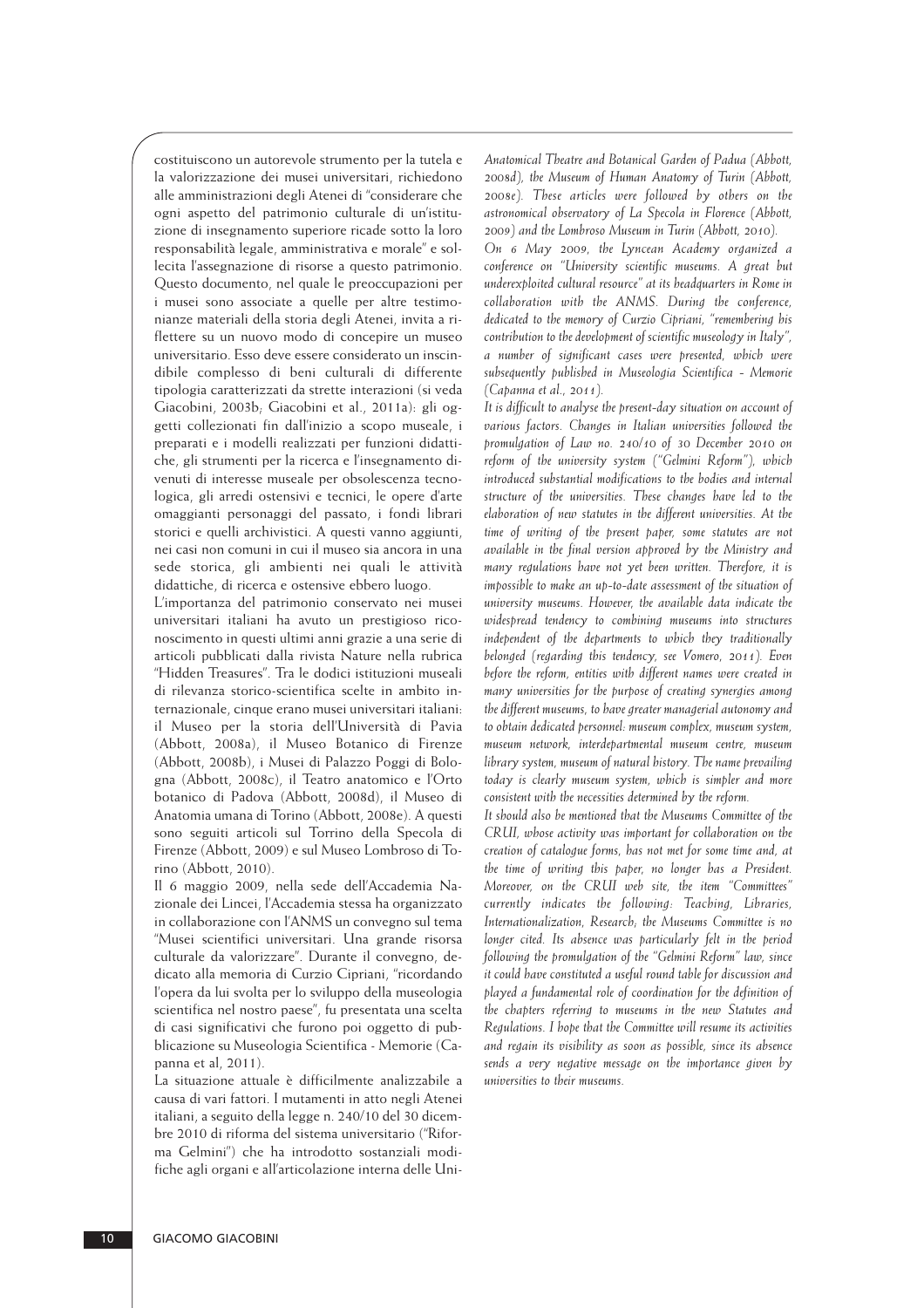versità, hanno portato alla elaborazione di nuovi statuti nelle diverse sedi. Al momento della stesura del presente contributo (febbraio 2012), alcuni statuti non sono disponibili in versione definitiva e approvata dal Ministero, e molti regolamenti non sono ancora stati redatti. Non è quindi possibile proporre un bilancio aggiornato per quanto attiene la situa zione dei musei universitari. I dati disponibili comunque indicano la diffusa tendenza alla riunione di musei in strutture indipendenti dai Dipartimenti cui tradizionalmente afferivano (a proposito di questa tendenza, si veda Vomero, 2011). Già precedentemente alla riforma, allo scopo di creare sinergie tra i diversi musei, di avere maggiore autonomia gestionale e di ottenere personale dedicato, erano state create in molte sedi entità che utilizzavano denomi nazioni diverse: polo museale, sistema museale, rete museale, centro museale interdipartimentale, sistema biblioteconomico museale, museo di storia naturale. La denominazione che ora prevale nettamente è quella di sistema museale, più semplice e più consona alle necessità determinate dalla riforma.

E' anche da segnalare che la Commissione Musei della CRUI, la cui attività è stata rilevante per il rico noscimento, da parte delle istituzioni di afferenza, dell'importanza dei musei universitari, da tempo ormai non è più riunita e, al momento della redazione di questo testo, non ha più un Presidente. Inoltre, sul sito web della CRUI, alla voce "Commissioni" sono attualmente indicate le seguenti: Didattica, Biblioteche, Internazionalizzazione, Ricerca, la Commissione Musei non è più citata. L'assenza di quest'ultima è stata particolarmente sen tita nel periodo successivo alla promulgazione della legge relativa alla "Riforma Gelmini", in quanto essa avrebbe potuto costituire un utile tavolo di discussione e svolgere un'insostituibile opera di coordi namento in vista della definizione dei capitoli rela tivi ai musei nei nuovi Statuti e Regolamenti. Ci si augura che la Commissione riprenda al più presto at tività e visibilità, perchè la sua assenza trasmetterebbe un messaggio fortemente negativo sull'im portanza attribuita dalle Università ai propri musei.

## STRUMENTO DI RICERCA E DIDATTICA E PATRIMONIO IN BENI CULTURALI<sup>1</sup>

Il fatto che molti ambienti culturali, compresi quelli delle istituzioni di appartenenza, si siano resi conto con ritardo dell'importanza scientifica e storica dei musei universitari è stato fonte in Italia di gravi guasti. Spesso, in particolare negli anni Sessanta e

#### *RESEARCH AND TEACHING TOOL AND CULTURAL HERITAGE1*

*The belated recognition by many cultural milieus, including those of the universities, of the scientific and historical importance of university museums has been the source of serious problems in Italy. Particularly in the 1960s and 70s, these institutions, which had suffered a lack of attention during times of strong idealism in the first half of the century, were often considered dusty deposits of collections on the road to scientific obsolescence, usable at most for teaching purposes. Sometimes, for reasons related to the need to create new spaces for research and teaching, the collections were transferred to rooms unsuitable for conservation and display, resulting in the breakup of stocks and the loss of documents relating to the specimens. In some disciplines, the development of new research fields contributed to a widespread indifference towards the museum patrimony. Some examples of this tendency are zoology and human and comparative anatomy. It should be noted, however, that there are cases of collections considered obsolete for certain disciplines that have taken on important research meaning in others. An example is provided by the collections of comparative osteology, which are now an indispensible research tool for archaeozoological studies (for a discussion on this evolution of research in natural history, see Benson, 1988). However, many collections have been able to provide first-class research results within the same discipline that generated them. An example is the recent discovery of the first natural quasicrystal in a meteorite sample belonging to the mineralogical collections of the Museum of Natural History of the University of Florence. The discovery, by Luca Bindi in collaboration with American colleagues (Bindi et al., 2011), was very important because it demonstrated the existence of a new "state of matter" in nature, and thus has significant implications for mineralogical and crystallographic disciplines, as well as solid state physics.*

*A university museum also constitutes an effective, although often poorly understood and underused, means of dissemination of scientific knowledge, just as its collections can be research tools or objects. Moreover, in today's society, which is increasingly dependent on science and technology but in which paradoxically there is a general decline of interest in a scientific education (at least among Italian youth), the museum can be a strong stimulus of curiosity, from which can easily develop a more specific interest (Tucci, 2002). In these years in which we are seeing renewed public interest in the world of authenticity and reduced curiosity for the world of virtuality, university museums can regain an important function of promotion of scientific culture. The historical-scientific component generally present in university collections can represent a significant part of the stimulating function of museums because it proposes knowledge following a progressive course, thus facilitating its acquisition (for a discussion on the efficacy of a historical presentation of knowledge in scientific museums, see Pinna, 1999 and 2005). It*

<sup>&</sup>lt;sup>1</sup> I capitoli che seguono riprendono in parte un testo pubblicato dallo scrivente quasi dieci anni fa come introduzione a un volume da lui curato, dedicato ai musei scientifici dell'Università di Torino (Giacobini, 2003b).

*The following sections partly follow a text published by the present author almost 10 years ago as the introduction to a volume he edited, dedicated to the scientific museums of the University of Turin (Giacobini, 2003b).*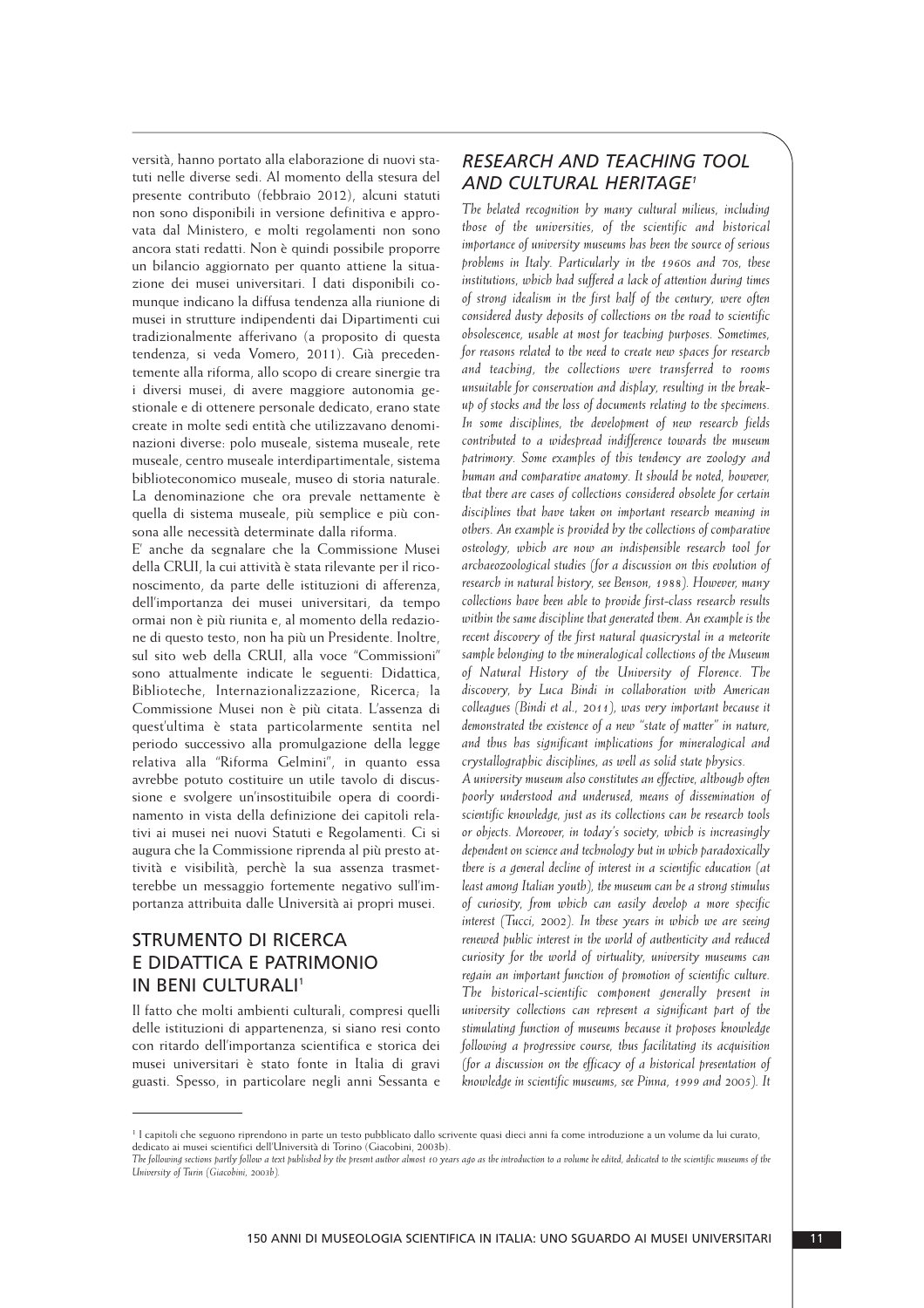Settanta del Novecento, queste realtà, che già avevano sofferto disattenzioni in momenti di preminente idealismo della prima metà del secolo, sono state considerate polverosi depositi di collezioni sulla via dell'obsolescenza scientifica, utilizzabili, tutt'al più, per scopi didattici. Talvolta, per ragioni legate alla necessità di reperire nuovi spazi per la ricerca e l'insegnamento, le collezioni sono state trasferite in locali non idonei alla conservazione e all'esposizione, determinando anche la scomposizione di fondi e la perdita di documenti relativi ai reperti.

Nel caso di alcune discipline lo sviluppo di indirizzi di ricerca divergenti rispetto a quelli tradizionali ha inoltre contribuito a dar vita a una diffusa indifferenza nei confronti del patrimonio museale (per una discussione su questa evoluzione della ricerca in campo naturalistico si veda Benson, 1988). Si possono citare come esempi di questa tendenza la zoo logia e l'anatomia umana e comparata. E' da notare, tuttavia, che vi sono casi di collezioni considerate obsolete per determinate discipline che hanno re cuperato un importante significato di ricerca in altre. Un esempio è fornito dalle collezioni di osteologia comparata che rappresentano oggi un insostituibile strumento di lavoro per studi di archeozoologia. Ma molte collezioni hanno dimostrato di essere in grado di fornire risultati di ricerca di prim'ordine nell'am bito della stessa disciplina che le ha generate. A titolo di esempio, si può citare la recente scoperta del primo quasicristallo naturale effettuata su un campione meteorico appartenente alle collezioni mineralogiche del Museo di Storia Naturale dell'Università di Firenze. La scoperta, effettuata da Luca Bindi in collaborazione con colleghi americani (Bindi et al., 2011), ha avuto grande risonanza perché dimostra l'esistenza di un nuovo "stato della materia" in natura e ha quindi implicazioni rilevanti per le disci pline mineralogiche e cristallografiche ma anche per la fisica dello stato solido.

Un museo universitario costituisce anche un efficace - benchè spesso mal compreso e poco sfruttato mezzo di diffusione di conoscenze scientifiche, così come le sue collezioni possono rappresentare strumenti od oggetti di ricerca. Inoltre, nella società at tuale, che è sempre più dipendente dalla scienza e dalla tecnologia ma in cui paradossalmente, almeno tra i giovani del nostro paese, si registra un generale calo di propensione per una formazione scientifica, il museo può costituire un forte stimolo per la curiosità, da cui facilmente può nascere un interesse più puntuale (Tucci, 2002). In questi anni, in cui si assiste a un ritorno di interesse del pubblico per il mondo dell'autentico e a una riduzione di curiosità per quello del virtuale, i musei universitari possono quindi riacquistare una funzione di promozione importante nei confronti della cultura scientifica. La componente storico-scientifica, in genere presente nelle collezioni universitarie, può rappresentare una

*could also help reduce the distance between scientific culture and humanistic culture that has characterized the 20th century, in Italy more than elsewhere (Pinna, 1999, 2005).*

*As already stated, however, there is another reason for the importance of university scientific museums, the awareness of which is relatively recent and whose recognition for the purposes of protection is due to the "Urbani Code" of 2004: these museums represent (particularly in the case of ancient universities like many of the Italian ones), an extraordinary deposit of cultural materials as well as a valuable source of historical-scientific knowledge. This deposit is still poorly known, often misunderstood and inadequately valued, and it suffered neglect and impoverishment in the 20th century. Nevertheless, it conserves the memory of people, institutions, ideas, and is able to transmit important information and emotions. This memory has particular characteristics with respect to that of scientific museums belonging to other authorities. In fact, university collections almost always show a dependence on the primary duties of the institutions that generated them: teaching and research. This does not mean that the concerns for these functions have been absent or of little importance in non-university museums, but undoubtedly in universities they have played a prevalent part in the constitution of the collections. Hence, many university collections are the expression of the results of research projects, often proposing a sectorial or specialist vision of a discipline. Yet, in the case of ancient university museums (of which there are many in Italy), the richness and variety of the collections, stratified in the exhibition halls and in the storerooms through the centuries, have cancelled this defect.*

*Therefore, two spirits cohabit in university museums: the original one, intent on teaching and scientific research, and the acquired one, related to the prestige of a cultural heritage. The former has been inherent in the very nature of the scientific collections since their origin but often tends to weaken with the progress of knowledge and of communication techniques. The latter tends to grow with the passage of time, because the objects become history, recalling people, research and events from the past, and often appear interesting or curious because of the change in preparation or manufacturing techniques. Yet, these two spirits are not extraneous to one another. Instead, they beneficially interact because the emotional aspect related to the observation of past collections - the wonder - is, even more than a curiosity, a potent stimulus to the development of scientific interest and, on the other hand, the scientific importance of many objects in ancient (but also recent) collections imposes the necessity of protection, typical of cultural materials. For the latter aspect, it is sufficient to think of the precious "type specimens" so frequent in Italian museums, which are regularly consulted by zoologists, botanists and palaeontologists from all over the world involved in systematic studies.*

*The patrimony of cultural materials represented by university museums consists in more than the set of objects (preparations, models or others) that make up the collections. As already mentioned, the collections in university museums, more than in others, are often related to research projects or to teaching activities, and at times they have been the instrument and the result of them. In the ancient institutions, the "museum", as*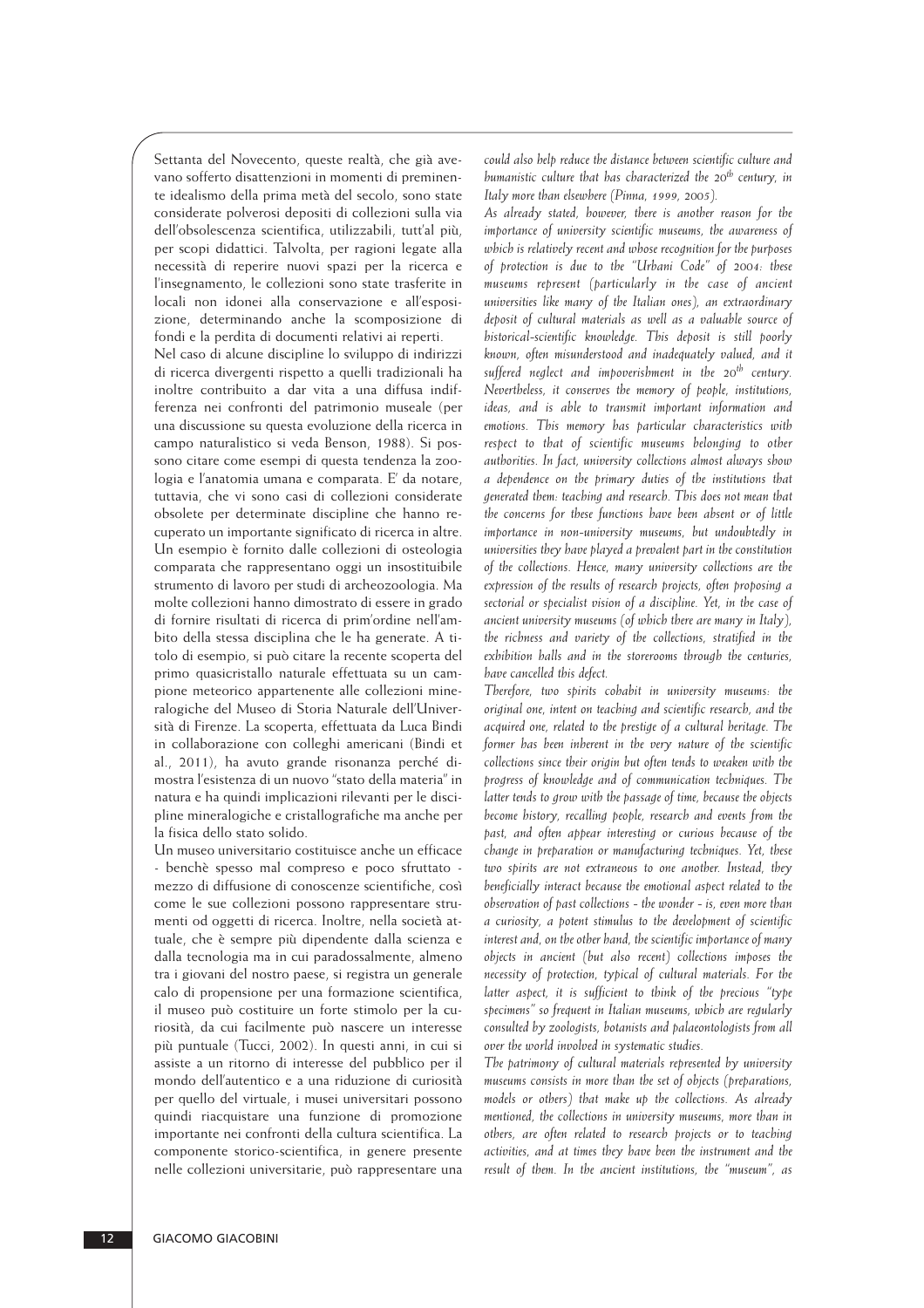parte non trascurabile della funzione incentivante dei musei, perché propone la conoscenza seguendo un percorso progressivo, facilitandone così l'acqui sizione (per una discussione sull'efficacia di una presentazione storica delle conoscenze nei musei scien tifici si rimanda a Pinna, 1999 e 2005). Essa inoltre offre l'opportunità di contribuire alla riduzione della distanza tra cultura scientifica e cultura umanistica che ha caratterizzato, in Italia più che altrove, il XX secolo (Pinna, 1999 e 2005).

Ma, come già affermato, vi è un'altra ragione dell'importanza dei musei scientifici universitari, la cui presa di coscienza è relativamente recente e il cui riconoscimento ai fini degli obblighi di tutela è dovuto al "Codice Urbani" del 2004: essi rappresentano, in particolare nel caso di Università antiche come molte tra quelle del nostro paese, uno straordinario giacimento di beni culturali oltre che una preziosa fonte di conoscenze storico-scientifiche. Un giacimento ancora mal conosciuto, spesso mal compreso e inadeguatamente valorizzato che ha sofferto, nel corso del Novecento, incurie e depauperamenti, ma che conserva la memoria di persone, di istituzioni, di idee, e che è in grado di trasmetterci informazioni ed emozioni importanti. Una memoria che, rispetto a quella dei musei scientifici afferenti ad altri enti, si distingue per particolari connotati. Le collezioni universitarie, infatti, rivelano quasi sempre una dipendenza da quei compiti che sono primari per l'istituzione che le ha generate: la didattica e la ricerca. Questo non significa che in musei non uni versitari le preoccupazioni per queste funzioni siano state assenti o di minore rilevanza, ma indubbia mente negli atenei esse hanno rappresentato una parte prevalente nella costituzione delle raccolte. Così, molte collezioni universitarie esprimono il ri sultato di progetti di ricerca, proponendo quindi spesso una visione settoriale o specialistica di una disciplina. Ma nel caso di musei universitari antichi, che in Italia sono molti, la ricchezza e la varietà delle collezioni, stratificate nelle sale ostensive e nei depositi nel corso talvolta di secoli, hanno cancellato questo difetto.

Due anime quindi convivono nei musei universitari: quella originaria, tesa alla didattica e alla ricerca scientifica, e quella acquisita, connessa al prestigio di un patrimonio in beni culturali. La prima è insita nella natura stessa delle collezioni scientifiche fin dalla loro origine e tende spesso ad affievolirsi col progresso delle conoscenze e delle tecniche di osservazione e comunicazione, mentre la seconda tende ad accrescersi con il passare del tempo, quando gli oggetti si storicizzano, ricordando personaggi, ri cerche e vicende del passato, e spesso appaiono in teressanti o curiosi per il mutare delle tecniche di preparazione o di fabbricazione. Ma queste due ani me non sono estranee l'una all'altra. Esse anzi inte ragiscono proficuamente, perché l'aspetto emotivo *understood in terms of tradition and patrimony, has been joined over time by collections of instruments and research and teaching materials which, with their progressive functional obsolescence, have acquired the nature of cultural materials (regarding this metamorphosis, see de la Broise, 2000). The fact that the more properly scientific collections, intended for research and teaching functions, have been joined by others related to the local history of the disciplines, of their research instruments and their protagonists (fig. 1), has gradually changed their characteristics. We are increasingly seeing a transformation of university museums (in the original sense of the term) into museums "of universities", with a historical-scientific character and with the function of conservation and celebration of the heritage related to the local traditions (for comments on this evolution, see King, 2001 and Lourenço, 2003). Therefore, all these collections interact with each other and with factors such as the history of the people who created or used them, the memory of students who learned from them, the fortunes of the institution and the country that caused or favoured their development, the evolution of the relative disciplines, the improvement of methodological and technical instruments of observation, the opportunities for illustration and publication, the possibilities and modes of conservation and exhibition.*

*A particularly significant example is provided by the skull of the "brigand" Villella, on which Cesare Lombroso based his (erroneous) theory of atavism; this theory, that criminality represented a kind of retrograde evolution, a return to a primitive state, gained wide acceptance at the time (Renneville, 2009). Hence, this skull, housed in the "Cesare Lombroso" Museum of Criminal Anthropology in Turin, is the founding object of a discipline, forensic psychopathology, which then developed in different directions. It has been cited widely in the literature and illustrated many times in Italy and abroad, even recently (for the publication in Nature, see Abbott, 2010). The room in which it is displayed plays an effective role of museum education, inviting the visitor to reflect on scientific certainty, on the scientific method and on the fact that science progresses also due to errors.*

*In the ancient university museums and the institutions to which they belong, collections of preparations, models and instruments, museum and laboratory furnishings, exhibition rooms, archival, photographic and book collections, and celebratory art works constitute a spectrum of cultural materials of different nature and function but closely interrelated. When a historical exhibit has been handed down to us, an immaterial cultural heritage is added to them: the museography of the past.*

*At times, this museography of the past assumes great value. A typical example is the "Luigi Rolando" Museum of Human Anatomy in Turin, established in 1739 and transferred and reorganized in the late 19th century in a purposely built monumental building intended to underline the importance attributed to science in those years and in that cultural and social context (Giacobini et al., 2003b). Its restoration in the years 2003-2006 (Giacobini et al., 2008a) favoured the protection and enhancement of the rooms, the historical display cases and the 19th century exhibits, which have been passed down to us almost unchanged. This choice, obligatory both for cultural awareness and for conservation regulations, inevitably*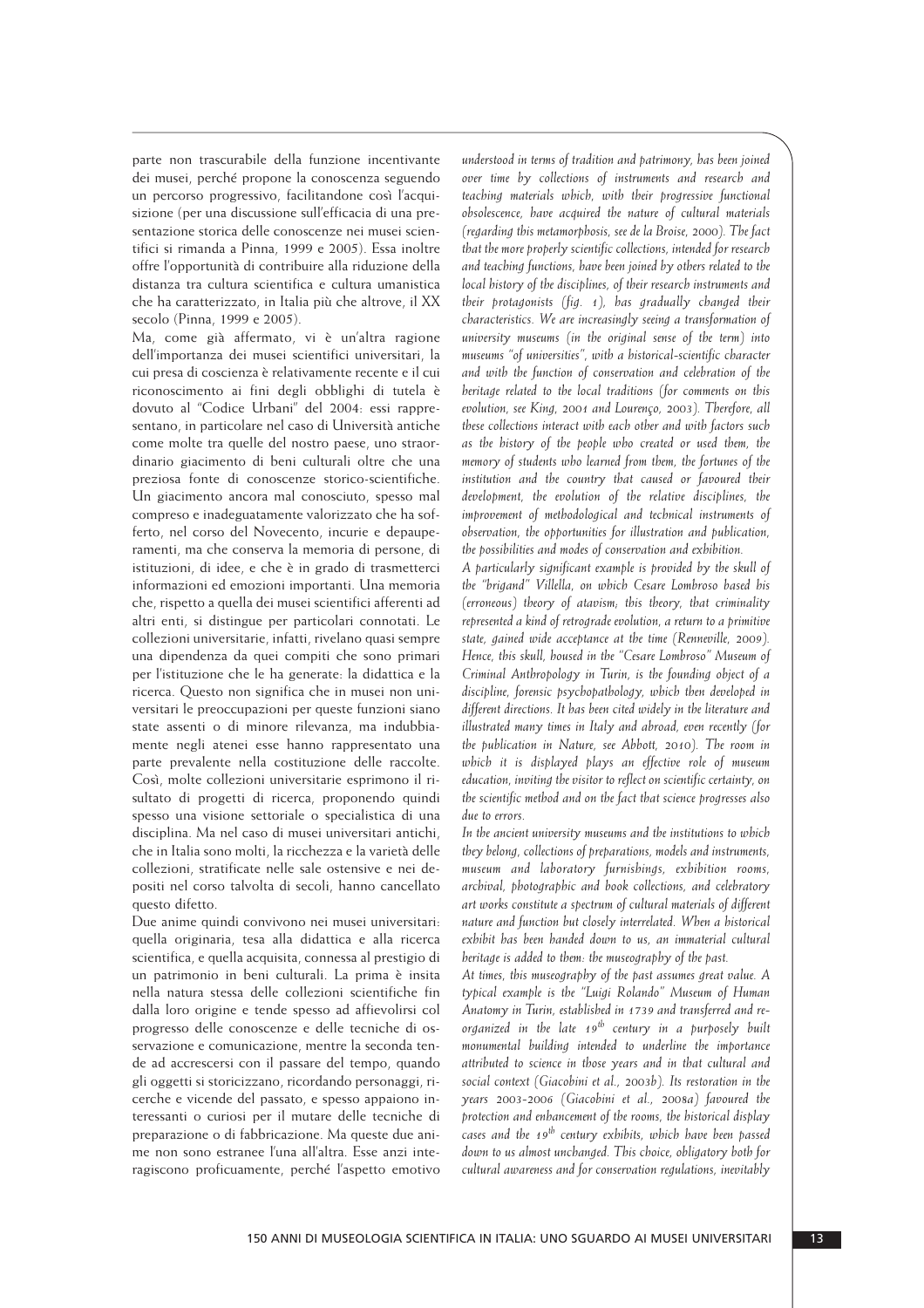connesso all'osservazione di collezioni del passato la meraviglia - è, ancor più della curiosità, potente stimolo allo sviluppo di un interesse scientifico, e d'altra parte l'importanza scientifica di molti oggetti di antiche (ma anche di recenti) collezioni impone irrinunciabili necessità di tutela, proprie dei beni culturali. Basti pensare, per questo secondo aspetto, ai preziosissimi "tipi" così frequenti nei musei italiani, che regolarmente vengono consultati da zoologi, botanici e paleontologi di tutto il mondo impegnati in ricerche di sistematica.

Riprendendo un argomento già accennato, occorre sottolineare che il patrimonio in beni culturali costituito dai musei universitari non si esaurisce peral tro nell'insieme degli oggetti - preparati, modelli o altro - che compongono le collezioni. In essi, più che in altri, le collezioni sono spesso connesse a progetti di ricerca o ad attività di insegnamento e a volte ne sono state lo strumento e il risultato. Nelle istituzioni antiche, al "museo" tradizionalmente e patrimonialmente inteso si sono quindi sommate nel cor so del tempo collezioni di strumenti e di materiali per la ricerca e per la didattica che, con la loro progressiva obsolescenza funzionale, hanno acquisito la natura di beni culturali (a proposito di questa me tamorfosi, si veda de la Broise, 2000). Il fatto che in molti musei universitari alle collezioni più propriamente scientifiche, mirate a funzioni di ricerca e di insegnamento, se ne siano gradualmente sommate altre, relative alla storia locale delle discipline, degli strumenti di ricerca e dei loro protagonisti (fig. 1), ne ha gradualmente mutato i connotati. Si assiste sempre più frequentemente a una trasformazione dei musei universitari (nel senso originario del termine) in musei "delle università", a carattere storico-scien tifico e con funzione di conservazione e celebrazione del patrimonio connesso alle tradizioni locali (per commenti su questa evoluzione, si rimanda a King, 2001 e a Lourenço, 2003). Tutte queste colle zioni interagiscono quindi tra loro e con fattori quali la storia dei personaggi che le hanno create o utilizzate, la memoria di studenti che si sono formati su di esse, le vicende dell'istituzione e del paese che han no determinato o favorito il loro sviluppo, l'evoluzione delle discipline di afferenza, il perfezionamento di strumenti metodologici e tecnici di osser vazione, le opportunità di raffigurazione e pubblicazione, le possibilità e i modi di conservazione e di ostensione.

Un esempio particolarmente significativo è fornito dal cranio del "brigante" Villella, sul quale Cesare Lombroso fondò la sua teoria dell'atavismo, che ricevette all'epoca ampio consenso e che riteneva che la criminalità rappresentasse una sorta di evolu zione a rovescio, un ritorno a uno stato primitivo (Renneville, 2009). La teoria si dimostrò poi errata, ma il cranio, conservato presso il Museo di Antropologia criminale "Cesare Lombroso" di Torino,



(1846-1901), c. 1901, olio su tela. Torino, Museo di Anatomia umana. Lo strumento che Bizzozero tiene in mano, da lui ideato nel 1879, è un cromo-citometro. b) Cromocitometro. L'esemplare raffigurato appartiene al Museo di Antropologia criminale "Cesare Lombroso" di Torino. *a) Pasquale Baroni, Giulio Bizzozero (1846-1901), ca. 1901, oil on canvas. Turin, Museum of Human Anatomy. The instrument Bizzozero is holding, conceived by him in 1879, is a chromo-cytometer. b) Chromocytometer. The illustrated specimen belongs to the "Cesare Lombroso" Museum of Criminal Anthropology of Turin.*

*reveals all the defects of the museography of the time, such as the lack of scientific communication, the repetitiveness of the objects and the overcrowding of the display cases. Nevertheless, the conservation of such valuable testimony takes priority in situations such as this, which are now very rare in Italy and Europe (an extraordinary example is the Teylers Museum of Haarlem, Scharloo, 2010). Hence, from a certain point of view, this museum has become a single object, composed of the monumental building marked by granite columns and mosaic floors, filled with display cases bustling with objects and adorned with portraits of past teachers; appropriate illumination highlights the high cross vaults and the flight of columns, underlining the almost religious solemnity of the spaces divided into aisles, in which the irregular reflections on the antique glasses of the display cases and windows help evoke a 19th century atmosphere. The now abused definition "museum in itself" perfectly fits this situation.*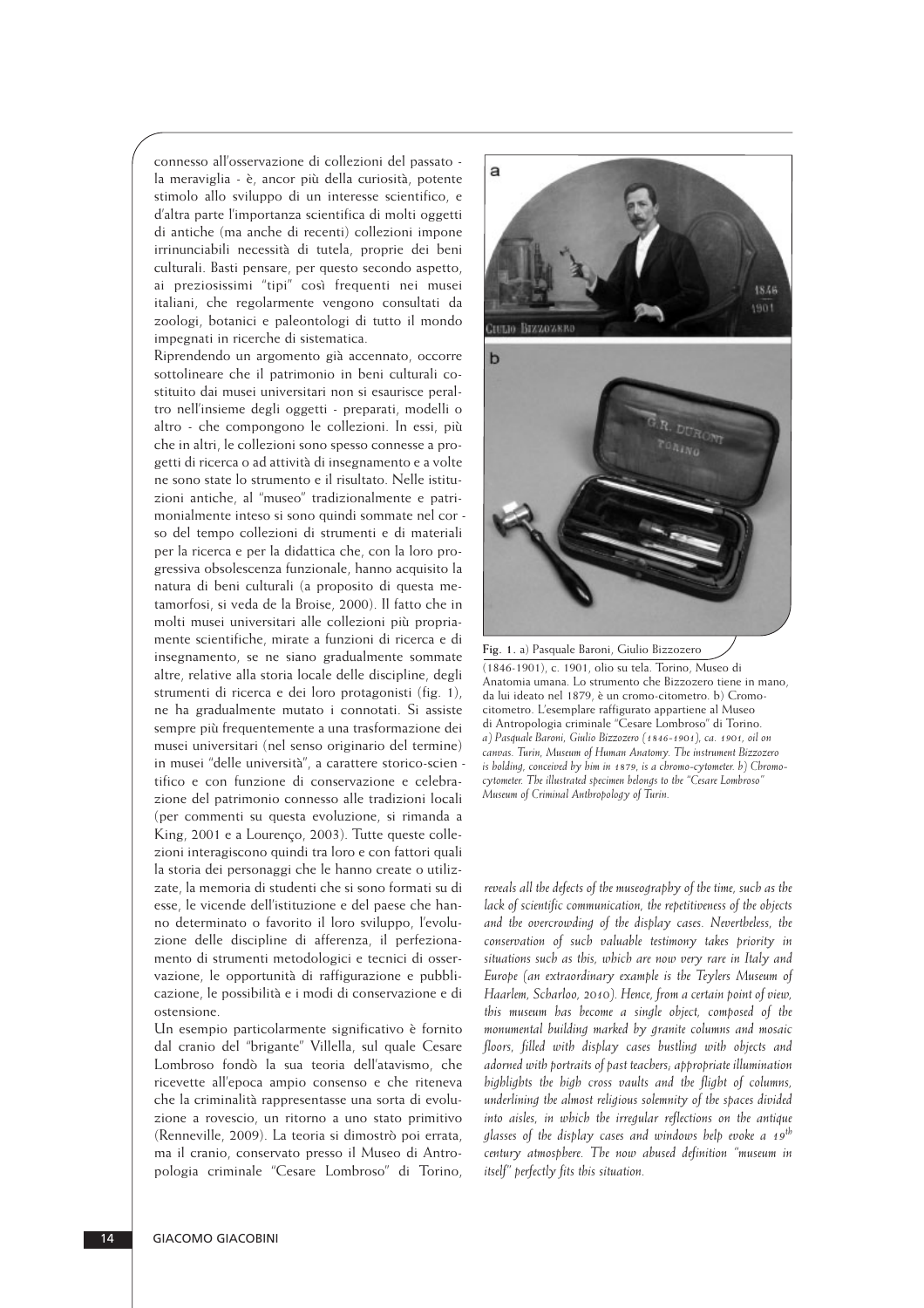rappresenta comunque l'oggetto fondante di una disciplina, la psicopatologia forense, che si sviluppò poi seguendo altre direzioni. Esso fu citato ampia mente in letteratura e figurato un numero imprecisabile di volte in Italia e all'estero, anche recentemente (per la pubblicazione della fotografia su Nature, si veda Abbott, 2010). La sala in cui è espo sto svolge un'efficace funzione di educazione mu seale, invitando a riflettere sulla sicurezza scientifica, sul metodo scientifico e sul fatto che la scienza procede anche per errori.

Negli antichi musei universitari e nelle loro istituzioni di afferenza, collezioni di preparati, di modelli e di strumenti, serie di arredi museali e di laboratorio, ambienti espositivi, fondi archivistici, fotografici e librari, opere d'arte celebrative, costituiscono quindi un ventaglio di tipologie di beni culturali di diversa natura e funzione, tra loro stretta mente correlati. A essi, quando ci è pervenuto un allestimento storico, si somma un bene culturale immateriale: la museografia del passato.

Talvolta quest'ultimo aspetto riveste un valore preminente. Un esempio tipico è fornito dal Museo di Anatomia umana "Luigi Rolando" di Torino, nato nel 1739 e trasferito e riallestito a fine Ottocento in ambienti monumentali appositamente costruiti e intesi a sottolineare l'importanza attribuita in quegli anni e in quel contesto culturale e sociale alla scienza (Giacobini et al., 2003b). Il suo restauro, effettuato negli anni 2003-2006 (Giacobini et al., 2008a), ha quindi privilegiato la tutela e la valorizzazione degli ambienti, delle vetrine storiche e dell'allestimento ottocentesco, a noi pervenuti quasi inalterati. Tale scelta, peraltro irrinunciabile per consapevolezza culturale oltre che per normative di tutela, evidenzia inevitabilmente tutti i difetti della museografia dell'epoca, come la carenza di comunicazione scientifica, la ripetitività degli oggetti e l'affollamento delle vetrine. Tuttavia in situazioni come questa, divenute ormai rarissime in Italia e in Europa (un esem pio straordinario è fornito dal Teylers Museum di Haarlem; Scharloo, 2010), la conservazione di una testimonianza così preziosa appare prioritaria. Questo museo è così divenuto, da un certo punto di vista, un unico oggetto, costituito dal suo ambiente monumentale, cadenzato da colonne di granito, pavimentato a mosaico, occupato da vetrine ricolme di oggetti e ornato da ritratti di maestri del passato, in cui un'opportuna illuminazione evidenzia le alte volte a crociera e la fuga di colonne, sottolineando la so lennità quasi religiosa degli spazi suddivisi in navate, in cui i riflessi irregolari sui vetri "tirati" delle bacheche e delle finestre contribuiscono a evocare un'atmosfera ottocentesca. L'ormai abusata defini zione "museo di se stesso" si adatta perfettamente a questa situazione.

## *FORTUNES AND MISFORTUNES OF UNIVERSITY SCIENTIFIC MUSEUMS: THE TURIN CASE*

*The essential aspects of the history of the Turinese university museums are similar to those of other university museums founded in Europe in the 18th century, developed during the 19th century, victims of a gradual indifference in the 20th century, and objects of recovery and enhancement projects in the last few decades (for a history of the Turinese collections and for bibliographical references, see the various contributions in Giacobini, 2003b). It is not by chance that anatomy and botany initiated the development of scientific establishments that progressively generated collections in Turin during the first half of the 18th century. The involvement of King Victor Amadeus II in creating the anatomical theatre in the university building (1715-16) and the Botanical Garden at Valentino (1729) provided materials for the teaching of medicine, the oldest of the scientific faculties. Indeed, many of the teachers of naturalistic disciplines throughout the 19th century were medically trained. While the Botanical Garden was actively developing its collections, Charles Emmanuel III ordered that a true scientific museum be planned beside the anatomical theatre, and its cultural layout was defined in 1739 by the professor of anatomy Giovanni Battista Bianchi (Di Macco, 2003). It is significant that the idea guiding this museum project fell entirely within the tradition of "modern" university museums inaugurated in 1683 by the Ashmolean Museum of Oxford (MacGregor, 2001) and followed by many European universities: the display of the collections was accompanied by teaching activities that used the objects in the exhibition rooms and in special lecture halls or theatres (in the Turin case, at least with regard to Anatomy and Physics), all in the same building which also hosted a library (for the Turin case, see Di Macco, 2003).*

*This function of teaching (and more generally of dissemination of scientific knowledge) of the museums of the University of Turin was increasingly developed during the 19th century, when many collections were combined in a Museum of Natural History opened to the public first in the Royal Museums Palace (fig. 2), in the former College of Nobles which also hosts the Academy of Sciences, and later in Carignano Palace. The curiosity aroused (more than 100,000 visitors in 1879) demonstrated the interest in the collections and the social function of the museum and was confirmed five years later by the success of the sections dedicated to scientific collections in the Italian General Exhibition held at Valentino in 1884 (regarding the anthropology section of the exhibition, see Pettinati, 1884 and fig. 3). At the turn of the century, the importance of the Turinese university scientific institutions was underlined by the four new monumental buildings at Valentino, not far from the Botanical Garden, hosting not only research and teaching activities but also the museums related to the medical school: those of human anatomy and of pathological anatomy and the singular and already famous museum created by Cesare Lombroso (Montaldo & Tappero, 2009).*

*In Turin as elsewhere, the interest in scientific museums waned in university milieus in the first decades of the new century. In some scientific subjects, the change in research interests tended to move*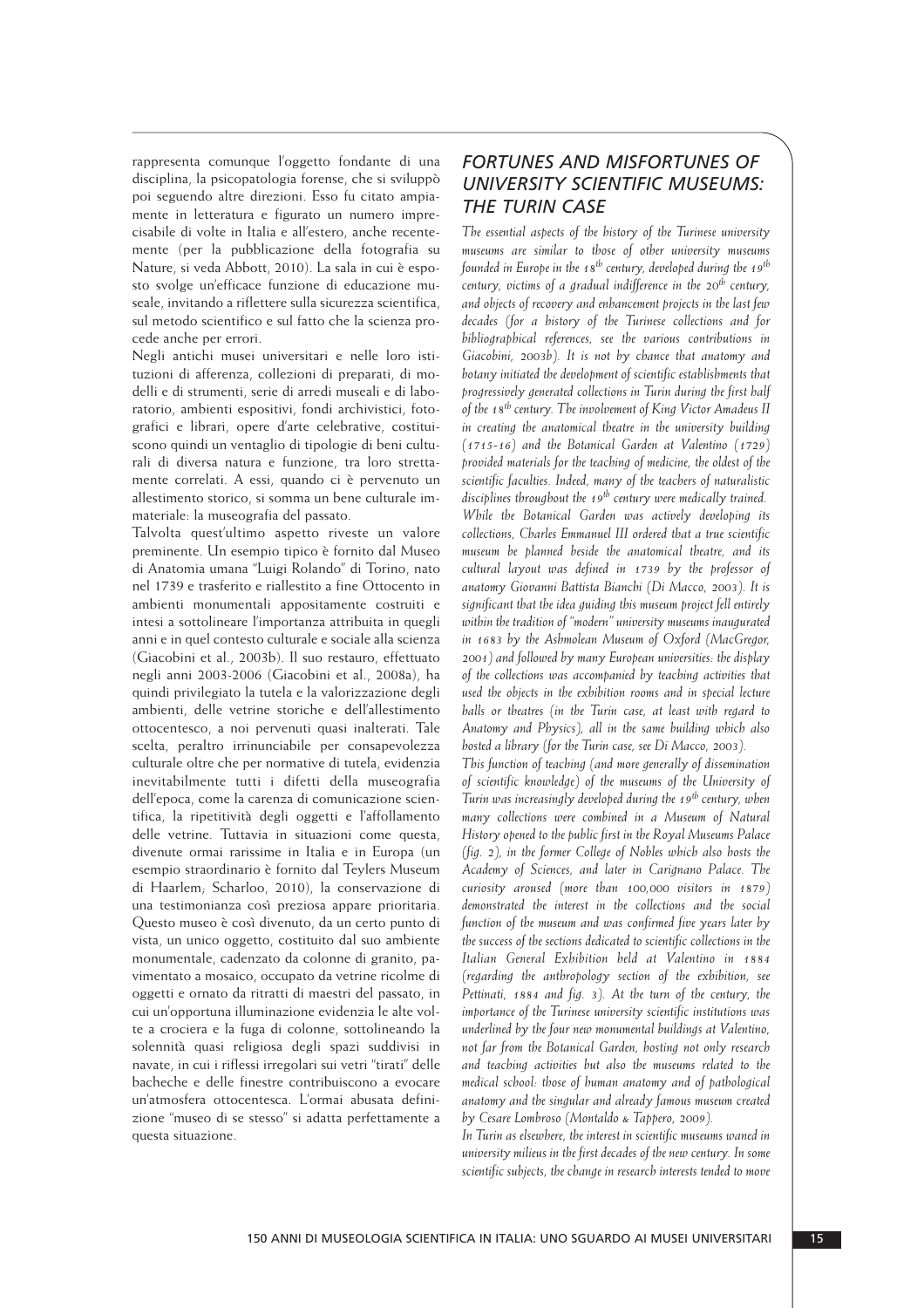## FORTUNE E SFORTUNE DEI MUSEI SCIENTIFICI UNIVERSITARI: IL CASO TORINESE

La storia dei musei dell'ateneo torinese ripete nei suoi aspetti essenziali quella di altre istituzioni mu seali universitarie nate in Europa nel Settecento, sviluppate nel corso dell'Ottocento, vittime di una graduale indifferenza nel corso del Novecento e divenute oggetto di progetti di recupero e valorizzazione negli ultimi decenni (per una storia delle collezioni torinesi e per riferimenti bibliografici si rimanda ai vari contributi raccolti in Giacobini, 2003b). Non è casuale il fatto che anche a Torino, durante la prima metà del Settecento, siano state l'anatomia e la botanica a dare inizio allo sviluppo di stabilimenti scientifici che progressivamente generarono collezioni. L'impegno del re Vittorio Amedeo II nel creare il teatro anatomico nel palazzo dell'Uni versità (1715-16) e l'Orto botanico al Valentino (1729) investe infatti materie connesse all'inse gnamento della medicina, la più antica delle Facoltà scientifiche. Di formazione medica saranno d'altra parte, ancora per tutto l'Ottocento, molti insegnanti di discipline naturalistiche.

Mentre l'Orto botanico si impegna attivamente nello sviluppo delle sue collezioni, per volere di Carlo Emanuele III viene progettato a lato del teatro anatomico un vero museo scientifico, il cui percorso culturale è definito nel 1739 dal docente di anatomia Giovanni Battista Bianchi (Di Macco, 2003). E' signi ficativo che l'idea che guida questo progetto museale rientri a pieno titolo nel filone dei musei universitari "moderni" inaugurato nel 1683 dall'Ashmolean Museum di Oxford (MacGregor, 2001) e seguito da molte Università europee, in cui l'ostensione delle collezioni è istituzionalmente accompagnata da attività didattiche che utilizzano gli oggetti nelle sale di esposizione e in speciali aule o teatri (a Torino, almeno per quanto riguarda l'Anatomia e la Fisica), nello stesso edificio in cui si trova anche una biblioteca.

Questa funzione didattica - e più in generale di diffusione di conoscenze scientifiche - dei musei dell'Università di Torino si sviluppa sempre più nel corso dell'Ottocento, quando molte collezioni ven gono riunite in un Museo di Storia naturale offerto alla pubblica fruizione prima nel Palazzo dei Regi Musei (fig. 2), nell'ex Collegio dei Nobili dove ha sede anche l'Accademia delle Scienze, poi in Palazzo Carignano. La curiosità suscitata - più di centomila visitatori nel 1879 - è dimostrativa dell'interesse del le collezioni e della funzione sociale del museo e tro va un riscontro, cinque anni dopo, nel successo dei settori dedicati a collezioni scientifiche all'interno dell'Esposizione Generale Italiana organizzata al Valentino nel 1884 (per quanto riguarda, per esem pio, la sezione di antropologia dell'esposizione, si



**Fig. 2.** Lorenzo Delleani, sala del Museo di Storia naturale, 1872, olio su tela, Torino, Galleria Civica d'Arte Moderna e Contemporanea (depositi). Il quadro testimonia l'allestimento della metà del XIX secolo delle collezioni di zoologia al Palazzo dei Regi Musei di Torino. *Lorenzo Delleani, room of the Museum of Natural History, 1872, oil on canvas, Turin, Civic Gallery of Modern and Contemporary Art (storerooms). The painting illustrates the mid-19th century exhibition layout of the zoology collections in the Royal Museums Palace of Turin.*

*the teachers away from the traditional contents of their discipline and from the research or teaching uses of the museum collections, which, with few exceptions, were no longer enriched. In some cases, specimens, preparations and models continued to be employed, but they were conserved and used for teaching purposes in spaces different from those of the museum. In 1923, the creation of a new Anthropology and Ethnography museum in Carignano Palace (Rabino & Boano, 2003) provided an illusory sign of interest in university scientific museology. In 1936, the naturalistic museums of the university, with the exception of that of Geology and Palaeontology, were transferred and restructured in rooms of the San Giovanni Hospital, where the ever scarcer assignment of personnel and financial resources was accompanied by a declining interest in university circles.* 

*The inadequate precautions taken during the Second World War were indicative of the scarce attention given by some scientific institutions to their museums: while a few institutes, like that of Anthropology and Ethnography, transferred their collections to Pollenzo (Cuneo), others, like that of Human Anatomy, took such precautions only for books and journals, giving us an idea today of the strong separation between the research activity and the basic collections of the discipline.*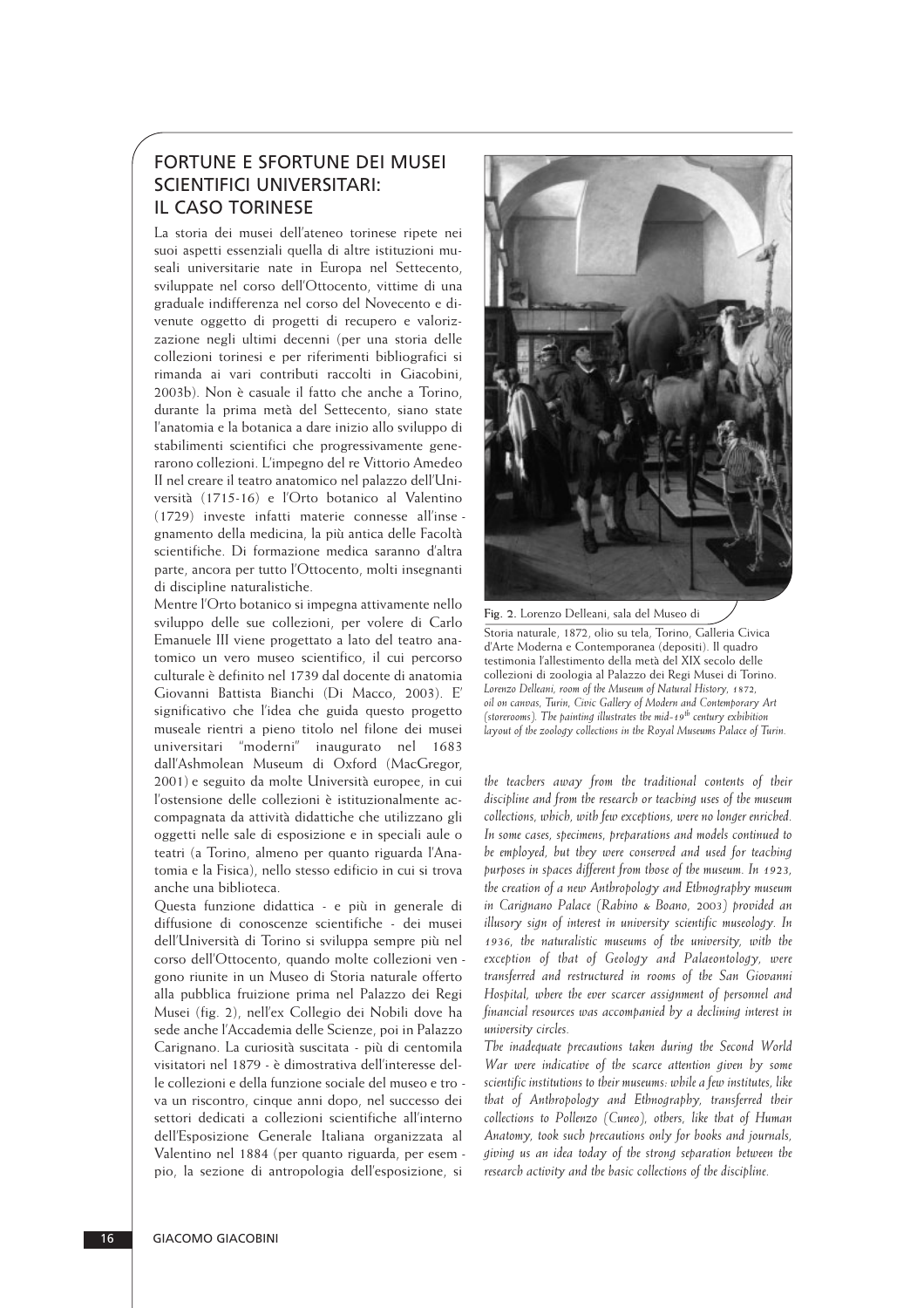veda Pettinati, 1884; fig. 3). Al volger del secolo l'importanza delle istituzioni scientifiche universitarie torinesi è sottolineata dai quattro nuovi e monumentali palazzi (la cosiddetta "Città della Scienza") che al Valentino, poco lontano dall'orto botanico, ospitano non solo attività di ricerca e di in segnamento, ma anche i musei connessi alla scuola medica: quelli di anatomia umana e di anatomia patologica e quello, singolare e già famoso, creato da Cesare Lombroso (Montaldo & Tappero, 2009).

A Torino come altrove, con i primi decenni del nuo vo secolo negli ambienti universitari l'interesse per i musei scientifici si affievolisce rapidamente. In alcune materie scientifiche l'evoluzione degli in teressi di ricerca tende ad allontanare i docenti dai contenuti tradizionali della loro disciplina e dall'utilizza zione a scopo di ricerca o di insegnamento delle col lezioni museali, che, salvo poche eccezioni, non sono più arricchite. In alcuni casi si continuano a usare campioni, preparati e modelli, che tuttavia vengono conservati e utilizzati a scopo didattico in spazi diversi da quelli del museo. Nel 1923 l'allestimento in Palazzo Carignano di un nuovo museo, quello di Antropologia ed Etnografia (Rabino & Boano, 2003), fornisce un illusorio segnale di interesse per la mu seologia scientifica universitaria. Nel 1936, i musei naturalistici dell'Università, con la sola eccezione di quello di Geologia e Paleontologia, sono trasferiti e riallestiti in locali dell'Ospedale di San Giovanni, dove le sempre più scarse assegnazioni di personale e di risorse finanziarie si accompagnano a un de crescente interesse negli ambienti universitari.

Le inadeguate precauzioni prese durante la seconda guerra mondiale sono indicative della scarsa atten zione prestata da alcuni ambienti scientifici ai propri musei: mentre pochi Istituti, come quello di Antropo logia ed Etnografia trasferiscono a Pollenzo (Cuneo) le collezioni, altri, come quello di Anatomia umana, assumono queste cautele solo per libri e riviste, permettendoci così di valutare quanto fosse ormai forte il distacco dell'attività di ricerca dalle collezioni di base della disciplina.

Il secondo dopoguerra vede momenti di rilancio di alcuni musei scientifici torinesi, che per alcuni anni divengono fruibili: è il caso del Museo di Zoologia e di quelli di Mineralogia e di Antropologia ed Etnografia. Nel 1961 la creazione del ruolo dei Conser vatori dei Musei e dei Curatori degli orti botanici (legge 3 novembre 1961, n. 1255), aventi come com pito la conservazione e l'incremento delle colle zioni scientifiche, sembra segnalare l'inizio di un periodo di rinnovato interesse per le collezioni uni versitarie, ma non corrisponde in seguito a concrete azioni a favore dei musei. Come è noto, infatti, Il D.P.C.M. 24 settembre 1980, emanato a seguito del la legge 11 luglio 1980, n. 312 che istituiva una nuova classificazione dei ruoli del personale tecnico e amministrativo suddiviso per qualifiche funzionali,



**Fig. 3.** a) E. Matania, "Nelle sale d'Antropologia",

in "Torino e l'Esposizione Italiana", 37, Torino - Milano, 1884. Particolare dell'illustrazione raffigurante lo scheletro del gigante appartenente al Museo di Anatomia di Torino. b) Lo scheletro del gigante ora esposto in Museo. *a) E. Matania, "Nelle sale d'Antropologia", in "Torino e l'Esposizione Italiana", 37, Torino - Milano, 1884. Detail of the illustration of the skeleton of the giant belonging to the Museum of Human Anatomy of Turin. b) The skeleton of the giant displayed in the museum today.*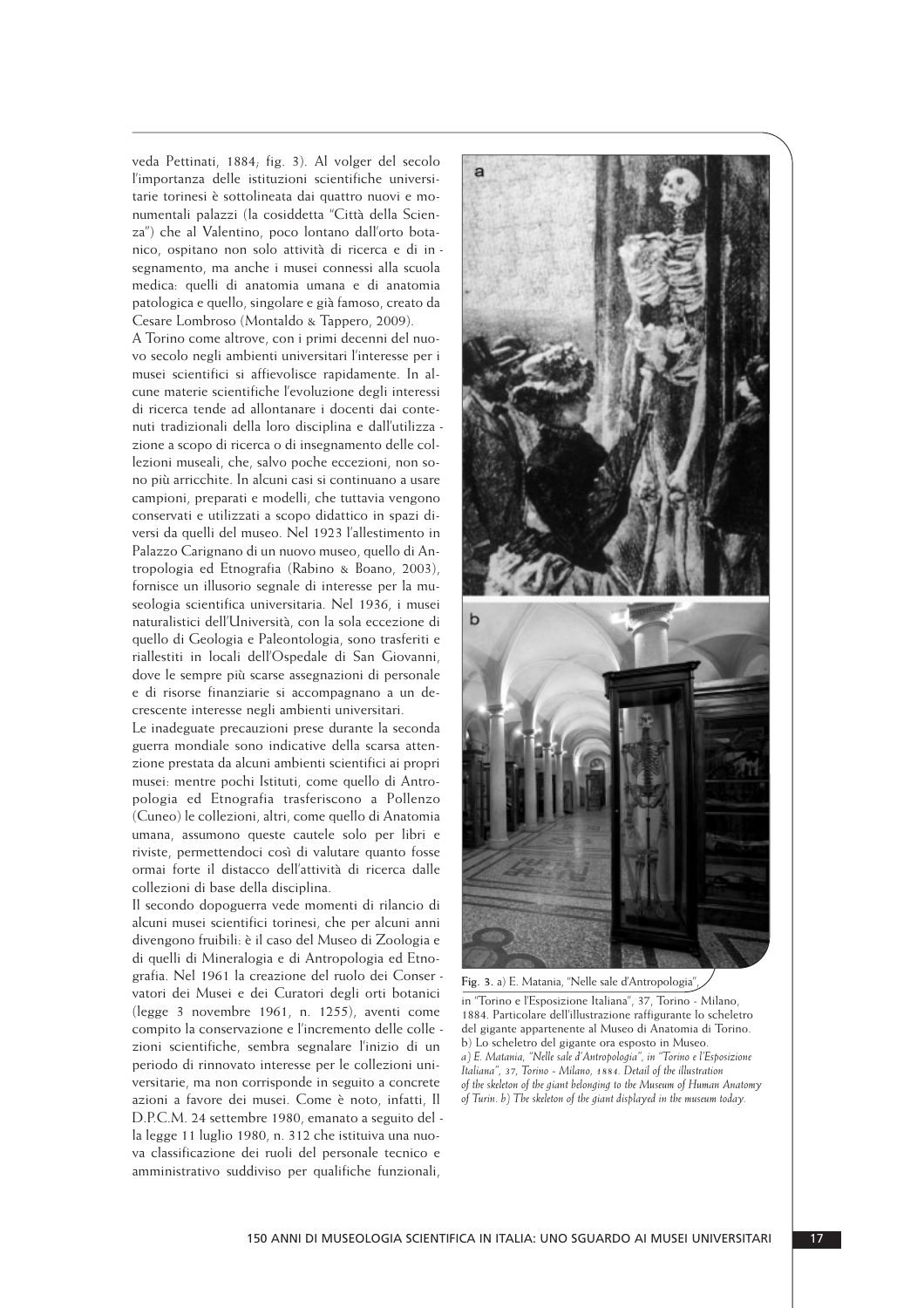stabilì la declaratoria delle qualifiche dei profili professionali del personale delle Università. In conseguenza di tale decreto, i conservatori di musei e i curatori di orti botanici confluirono nell'area funzionale tecnica con la qualifica di funzionario tecnico con compiti di ricerca e in molti casi furono loro assegnati compiti di laboratorio.

Nel 1975 a Firenze, in occasione del primo Congresso dell'Associazione Nazionale dei Musei Scien tifici, nata tre anni prima, la difficile situazione delle collezioni universitarie era stata sottolineata ed era divenuta oggetto di "voti" relativi alla loro tutela, valorizzazione e autonomia amministrativa (Aa.Vv., 1976). E' significativo il fatto che il secondo congresso dell'Associazione si sia svolto nel 1978 a Torino, città emblematica per la ricchezza delle collezioni universitarie ma anche per la criticità della loro condizione. In quella circostanza viene pubblicato un volumetto sui musei naturalistici dell'ateneo torinese, la cui prefazione, firmata da Roberto Malaroda, esprime in modo sintetico e quasi con sconforto la preoccupazione per il futuro delle collezioni (Malaroda, 1978). Nello stesso anno, tuttavia, è isti tuito a Torino il Museo Regionale di Scienze Naturali cui vengono destinati ampi spazi all'interno del palazzo dell'Ospedale di San Giovanni. A esso nel 1980, a seguito di una convenzione tra l'Università di Torino e la Regione Piemonte, sono affidate le collezioni dei Musei di Zoologia e di Anatomia com parata, di Geologia e Paleontologia e di Mineralogia che vengono arricchite con nuove e rilevanti acqui sizioni, mentre si dà inizio ai lavori di restauro e di adattamento del palazzo alla funzione museale (De Biaggi et al., 2008; Fasolo, 2008).

Con questo accordo ha inizio una nuova fase della vita delle collezioni universitarie torinesi, in cui la collaborazione con gli Enti locali rende disponibili importanti risorse umane e finanziarie. Nel 1997 grazie al sostegno del Comune di Torino, anche l'Orto botanico può sviluppare un progetto di valoriz zazione e diviene fruibile. Infine, nel 2000, una nuova convenzione tra Regione e Università consente di reperire spazi e risorse per sviluppare il progetto di un Museo dell'Uomo (Giacobini et al., 2008b, 2008c). Viene identificato come sede il palazzo di fine Ottocento in cui già si trova il Museo di Anatomia umana, il cui restauro, avviato nel 2003, procede contemporaneamente ai lavori per il trasferimento e riallestimento nello stesso edificio del Museo di Antropologia criminale di Cesare Lombroso (Giacobini et al., 2010, in questo volume). Nasce così un nuovo polo museale torinese, che diviene fruibile nel 2007 con l'apertura al pubblico del Museo di Anatomia umana "Luigi Rolando" (Giacobini et al., 2003 e 2008a) e del Museo della Frutta "Francesco Garnier Valletti" (Aa.Vv., 2007) e che nel 2009 viene arricchito dall'inaugurazione del Museo Lombroso. Questa operazione, che è un *The second post-war period saw moments of revival in several Turinese scientific museums, which became useable for some years: this was the case of the Museum of Zoology and of those of Mineralogy and Anthropology and Ethnography. In 1961, the roles of Conservators of museums and of Curators of Botanical Gardens (law 3 November 1961, no. 1255) were created, with the duties of conservation and enhancement of scientific collections. This seemed to signal the beginning of a period of renewed interest in university collections, although it did not subsequently correspond to concrete actions in favour of museums. In fact, the Prime Ministerial Decree of 24 September 1980 emanated following Law 11 July 1980, no. 312 instituted a new classification of the roles of the technical and administrative personnel, divided by functional qualifications, and established the official declaration of the qualifications of the professional profiles of the personnel of universities. In consequence of this decree, museum conservators and botanical garden curators joined the technical-administrative sector with the qualification of technical officer with research duties.*

*In 1975, the difficult situation of university collections was underlined during the first congress of the Italian Association of Scientific Museums (established three years earlier) in Florence, prompting "vows" for their protection, enhancement and administrative autonomy (AA.VV., 1976). It is significant that the Association's second congress was held in 1978 in Turin, a city emblematic of the wealth of university collections but also of their critical condition. A small volume on the naturalistic museums of the Turinese university was published on that occasion, and its preface, written by Roberto Malaroda, expressed in a synthetic manner and almost with discouragement the concern for the future of the collections (Malaroda, 1978). The same year, however, saw the establishment of the Regional Museum of Natural Sciences in Turin, with ample spaces in the building of the San Giovanni Hospital. On the basis of a convention between the University of Turin and the Piedmont Region, the collections of the museums of Zoology, of Comparative Anatomy, of Geology and Palaeontology, and of Mineralogy were entrusted to the new museum in 1980, and they were enriched with important new acquisitions. In the meantime, restoration works and interventions aimed at adapting the building to function as a museum began (De Biaggi et al., 2008; Fasolo, 2008).*

*This agreement initiated a new phase for the Turinese university collections, in which collaboration with the local authorities made available important human and financial resources. In 1997, thanks to the support of the City of Turin, the Botanical Garden also undertook an enhancement project and became useable. Finally, a new convention between the Region and the University in 2000 provided spaces and resources to realize the project of a Museum of Mankind (Giacobini et al., 2008b, 2008c). It was decided to house it in the late 19th century building already hosting the Museum of Human Anatomy, whose restoration, initiated in 2003, proceeded at the same time as the transfer and rearrangement in the same building of the "Cesare Lombroso" Museum of Criminal Anthropology (Giacobini et al., 2010, in this volume). Thus was born a new Turinese museum complex, which became useable in 2007 with the opening to the public of the "Luigi Rolando" Museum of*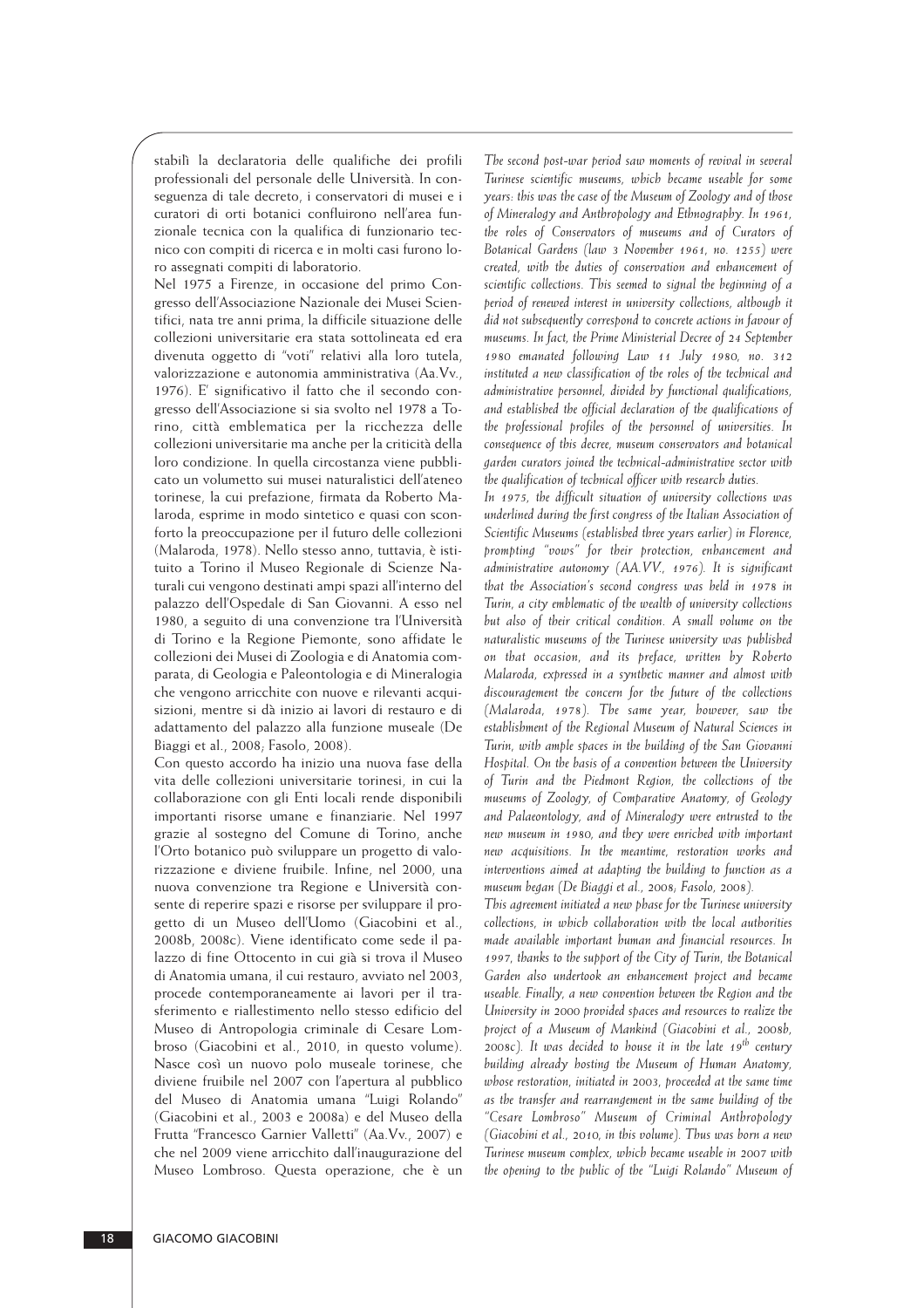esempio delle sinergie che l'Università può svilup pare con Enti locali (Regione e Città) per il restauro e la gestione dei propri musei, offre al pubblico la possibilità di vedere collezioni il cui interesse è oggi dimostrato dalla presenza di più di 150 visitatori giornalieri (Giacobini et al., 2011b).

#### TRA STORIA DELLA SCIENZA E STORIE DI OGGETTI

La consapevolezza dell'importanza delle collezioni e della loro storia invita a considerare i musei universitari in modo estensivo, ritenendo che essi non possano essere compresi e valorizzati pienamente senza tener conto di altre collezioni (didattiche e di ricerca) e di altri fondi (archivistici e librari) che formano un complesso di beni culturali fortemente relazionati tra loro (fig. 4). La possibilità di collegare gli oggetti delle collezioni agli eventi che ne hanno visto l'acqui sizione e l'utilizzazione, ai personaggi che sono stati protagonisti di questi eventi e al contesto storico e sociale in cui essi si sono svolti, rappresenta una parte importante nella "costruzione" di un oggetto museale. Essa inoltre consente di inserire percorsi di tipo narrativo negli spazi espositivi, contribuendo a interrompere sequenze più strettamente scientifiche e a ravvivare l'interesse del visitatore (per una discussione su questo tema, si rinvia a Jacobi, 1999). Molti oggetti, al di là del loro significato tecnico-scientifico, vengono resi fortemente comunicativi da circostanze talvolta aneddotiche, ma spesso anche rilevanti per la storia della ricerca scientifica o per la loro relazione con vicende di altra natura.

Continuando con riferimenti torinesi, alcuni musei, come quello di zoologia, sono particolarmente ric chi in preparati che si prestano a considerazioni di questo tipo. L'esempio più noto è quello dell'elefante Fritz, vissuto venticinque anni nella "menageria" di Stupinigi, la cui storia coinvolge il vicerè d'Egitto Mohammed Aly che ne fece dono nel 1827 al re di Sardegna, il "faccendiere" Bernardino Drovetti che organizzò il suo trasporto in nave, i re Carlo Felice, Carlo Alberto e Vittorio Emanuele II che lo ospi tarono per un quarto di secolo presso la Reale Palaz zina di Caccia di Stupinigi, il guardiano Stefano Navarino che lo accudì quotidianamente e il suo successore Casimiro Carena la cui breve carriera fu stron cata dall'animale insofferente. Infine, lo zoo logo Filippo De Filippi che nel 1852 fu incaricato di progettare una camera a gas per sopprimere l'ele fante divenuto pericoloso, che fu poi naturalizzato ed esposto in museo (Maschietti et al., 1988; Passerin d'Entrèves, 2003) (fig. 5).

Sempre a Torino, gli inventari manoscritti dell'antico Museo di Zoologia ("Catalogo numerico degli ani mali vertebrati del R. Museo cominciato in 1820 terminato in 9bre 1827. N.1-3760 e Elenco dei Doni e Registro delle Spedizioni ricevute", conservati





**Fig. 4.** a) Pasquale Baroni, Luigi Rolando

(1773-1831), c. 1898, olio su tela. Torino, Museo di Anatomia umana. b) Luigi Rolando, encefalo visto di lato, c. 1830, matita su carta. Torino, Museo di Anatomia umana (archivio). Questo disegno è quello riprodotto a lato del ritratto di Rolando.

*a) Pasquale Baroni, Luigi Rolando (1773-1831), ca. 1898, oil on canvas. Turin, Museum of Human Anatomy. b) Luigi Rolando, brain in lateral view, ca. 1830, pencil on paper. Turin, Museum of Human Anatomy (archive). This drawing is the one reproduced beside the portrait of Rolando.*

*Human Anatomy and the "Francesco Garnier Valletti" Museum of Fruit (Aa.Vv., 2007), and was enriched in 2009 with the inauguration of the Lombroso Museum. This operation, an example of the synergy between the University and local authorities (Region and City) for the restoration and management of the university museums, allows the public to see collections whose popularity is demonstrated by the presence of over 150 visitors daily (Giacobini et al., 2011b).*

#### *BETWEEN HISTORY AND SCIENCE AND STORIES OF OBJECTS*

*Awareness of the importance of the collections and of their history prompts us to consider university museums in a broad*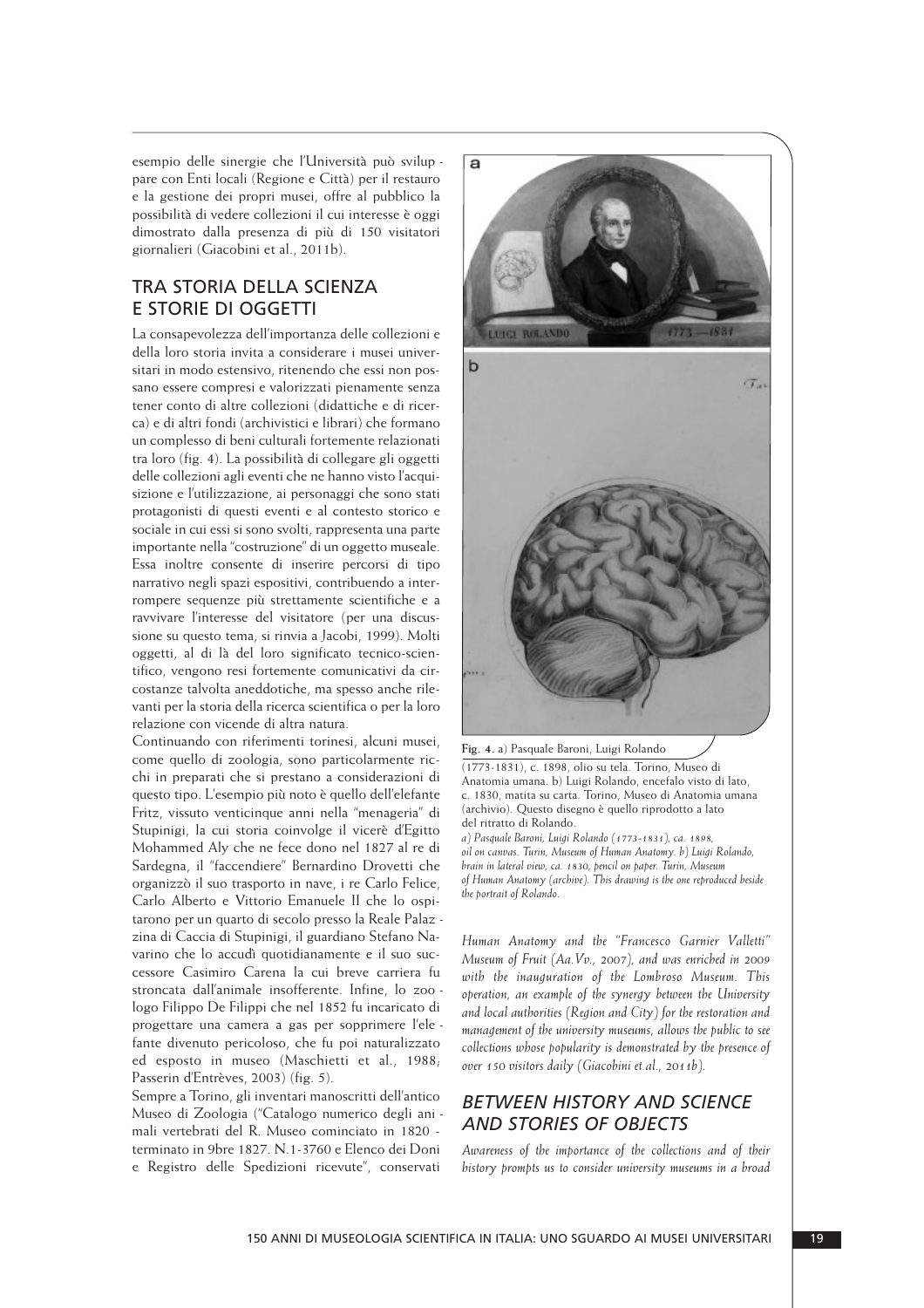presso l'archivio dell'attuale Dipartimento di Scienze della vita e biologia dei sistemi), sono una fonte pre ziosa di informazioni di questo tipo, relative a oggetti ancora esistenti ma talvolta andati perduti. Non è più identificabile, per esempio, il "Leopardo in attitudine di afferrare un gatto che invano tenta difendersi. Individuo stato mandato in Regalo al Re Vittorio Amedeo III dall'imperatore del Marocco, quale particolarità per la sua mansuetudine che fu tale che si lasciava montare dai ragazzi e li portava a cavallo. Stato ucciso (al principio della guerra con la Francia) e per ordine del Re preparato pel museo di storia naturale dopo averlo fatto conciare al solito modo dei pellicciai". E nemmeno ci è pervenuto l'im probabile "Cono di legno usato nella pesca del capi doglio [...] pel mezzo di questo cono, che un pescatore coraggioso assalito il cetaceo introduce a colpi di martello nel di lui sfiatatoio, si costringe l'animale a morire suffocato in pochi minuti". Ma sono tuttora conservati l'ippopotamo e la giraffa di cui lo zoologo Franco Andrea Bonelli acquistò a Londra le pelli nel 1819, e il bisonte inviato nel 1824 dal console del Regno Sardo a Filadelfia Deabbate, naturalizzato er roneamente usando come modello un bovino piemontese (Passerin d'Entrèves, 2003). Una delle grandi sale del Museo di Zoologia è occupata dallo sche letro, lungo una ventina di metri, della balenottera spiaggiata a Bordighera nel 1844, montato su uno straordinario supporto in legno e ferro dotato di ruote e scomponibile per il trasporto (Passerin d'Entrèves, 2003). A questi preparati spettacolari o esotici se ne affiancano altri meno vistosi, dal "Topo di casa. In una cantina della Collina al Pino in Xbre 1817" all'infelice gallina che "morì il 15 Xbre 1823 di età ancor giovane, e dopo breve malattia per cui [...] camminava col capo chino e abbattuto". Altri oggetti evocano personaggi del mondo culturale torinese. Una scatola di farfalle esotiche raccolte da Guido Gozzano (fig. 6) ricorda i suoi interessi di "letterato entomologo, non lautamente munito dalle patrie let tere e dai patrii musei" (Gozzano, 1917). Una tigre naturalizzata in modo errato e che pare un grosso gatto, rievoca gli animali immaginati da Emilio Sal gari, assiduo frequentatore del museo, nelle sue descrizioni di paesi lontani che mai visitò.

L'elenco di oggetti che, al di là della loro importanza scientifica, attirano l'attenzione per le storie che so no in grado di raccontare potrebbe continuare e divenire lunghissimo, coinvolgendo la grande maggio ranza dei musei scientifici italiani. Gli inventari e altri documenti relativi alle singole collezioni, ma anche le descrizioni pubblicate su vari periodici e libri, costituiscono una ricchissima fonte di informazioni. Lo studio di questi diversi giacimenti cul turali può fornire notizie preziose, in grado di dar vita a oggetti che senza di esse resterebbero muti e dei quali talvolta il progresso delle conoscenze e delle tecniche di preparazione ha attenuato il signi -



Gonin, L'elefante Fritz davanti alla Palazzina di Caccia di Stupinigi, 1836, litografia a colori. Torino, Archivio Storico della Città. b) L'elefante Fritz naturalizzato ed esposto nel Museo di Zoologia dell'Università (ora presso il Museo Regionale di Scienze Naturali di Torino). *a) Demetrio Festa, based on a drawing by Enrico Gonin. The elephant Fritz in front of the Royal Hunting Lodge at Stupinigi, 1836, colour lithography. Turin, Historical Archive of the City. b) The elephant Fritz mounted and displayed in the Museum of Zoology of the University (now in Turin's Regional Museum of Natural Sciences).*

*perspective, i.e. that they cannot be fully understood and valued without taking account of other collections (teaching and research) and other stocks (archives and books) that form a complex of strongly interrelated cultural materials (fig. 4). The possibility to relate the objects of the collections to the events leading to their acquisition and use, to the persons involved in those events and to the historical and social context in which they occurred is an important part of the "construction" of a museum object. Moreover, it allows us to include narrative courses in the exhibition spaces, helping to interrupt more strictly scientific sequences and to revive the interest of the visitor (for a discussion on this topic, see Jacobi, 1999). Beyond their technical-scientific meaning, many objects are rendered strongly communicative by circumstances that are often anecdotal but*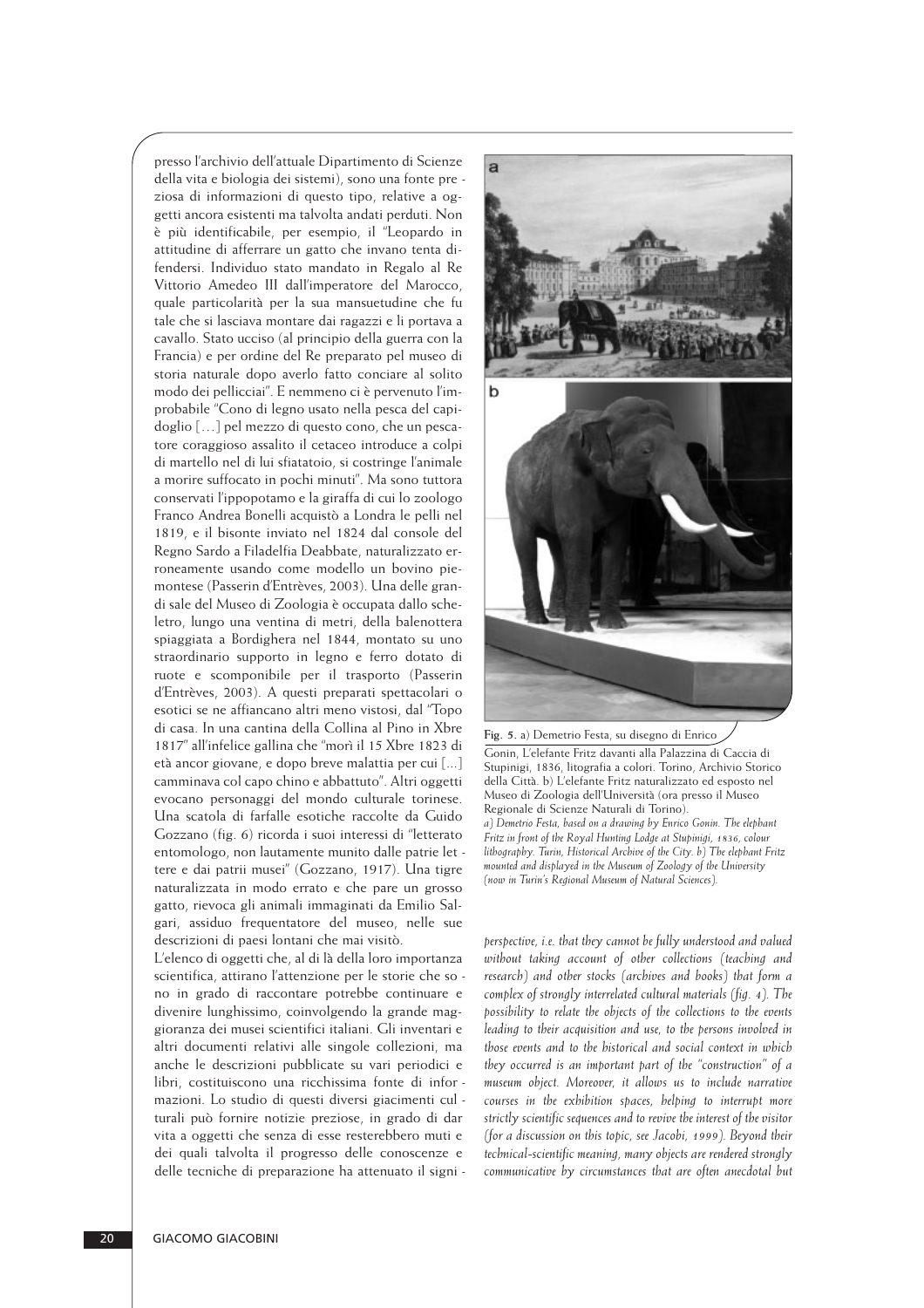ficato scientifico. Benedetto Croce (1926) - anche se spiace citarlo in un testo dedicato all'importanza dei musei scientifici - avrebbe definito queste ricerche "studi eleganti", quelli cioè che "contano pochi amatori, quelli che la moda trascura e disprezza". "quelli che si occupano nel [...] tener viva la memoria di uomini e di questioni e di dibattiti che un tempo appassionarono, e la congiunta aneddotica, nel leggere libri e opuscoli che nessuno più legge".

#### BIBLIOGRAFIA / *REFERENCES*

AA.VV., 1976. *Musei scientifici, Orti botanici, Giardini zoologici, Acquari. Loro compiti nel momento attuale*. Atti del 1° Congresso dell'A.N.M.S., Firenze 29-30 maggio 1975, pp. 149-152.

AA.VV., 2007. *Il Museo della Frutta "Francesco Garnier Valletti".* Officina Libraria, Milano, 272 pp.

ABBOTT A., 2008a. Hidden treasures: the University history museum of Pavia. *Nature, 451:* 526.

ABBOTT A., 2008b. Hidden treasures: Florence's botanical collection. *Nature, 452:* 414.

ABBOTT A., 2008c. Hidden treasures: Bologna's Poggi Palace. *Nature, 453:* 597.

ABBOTT A., 2008d. Hidden treasures: Padua's anatomy theatre. *Nature, 454:* 699.

ABBOTT A., 2008e. Hidden treasures: Turin's anatomy museum. *Nature, 455:* 736.

ABBOTT A., 2009. Florence's observatory restored. *Nature, 462:* 40.

ABBOTT A., 2010. Museum of Criminal Anthropology 'Cesare Lombroso'. *Nature, 463:* 300.

BARBAGLI F., 2008. Le collezioni di interesse natura listico alla luce del nuovo Codice dei Beni Culturali e del Paesaggio. *Museologia Scientifica, Memorie, 2:* 15-17.

BARSANTI G., CHELAZZI G. (ed.), 2009. *Il Museo di Storia naturale dell'Università degli Studi di Firenze. Le collezioni della Specola: zoologia e cere anatomiche*. Firenze University Press, Firenze, 293 pp.

BENSON K.R., 1988. *From museum research to laboratory research: the transformation of natural history into academic biology*. In: Rainger R., Benson K.R., Maienschein J. (eds.), The american development of Biology. University of Pensylvania Press, Philadelphia, pp. 49-83.

BEVILACQUA F., FALOMO L., GARBARINO C., 2003. *Musei e collezioni dell'Università di Pavia*. Hoepli, Milano, 112 pp.

BINDI L., EILER J.M., GUAN Y., HOLLISTER L.S., MACPHERSON G., STEIHARDT P.J., Y. NAN, 2011. Evidence for the extraterrestrial origin of a natural quasicristal. *Proceedings of the National Academy of Sciences*, *109(5):* 1396-1401.

BRAGANÇA GIL F., 2002. University Museums, in Intensifying support for and increasing audiences in *sometimes also important for the history of scientific research or for their relationship to events of another nature.* 

*Some Turinese museums, such as that of zoology, are particularly rich in preparations that lend themselves to considerations of this type. The best known example is the elephant Fritz, which lived for 25 years in the "menagerie" at Stupinigi, whose history involves the Viceroy of Egypt Muhammad Ali who donated it in 1827 to the King of Sardinia, the "businessman" Bernardino Drovetti who organized its transport by ship, the kings Charles Felix, Charles Albert and Victor Emmanuel II who hosted it for a quarter of a century at the Royal Hunting Lodge at Stupinigi, the keeper Stefano Navarino who cared for it daily, his successor Casimiro Carena whose brief career was cut short by the irritable animal, and finally the zoologist Filippo De Filippi who in 1852 was charged with planning a gas chamber to euthanize the now dangerous animal, which was then mounted and exhibited in the museum (Maschietti et al., 1988; Passerin d'Entrèves, 2003) (fig. 5).*

*Still in Turin, the handwritten inventories of the ancient Museum of Zoology ("Numerical Catalogue of the vertebrate animals of the R. Museum started in 1820 - finished in 9bre 1827. N.1-3760 and List of the Donations and Register of the Received shipments", conserved in the archive of the present-day Department of Life Sciences and Systems Biology) are a valuable source of this type of information, relating to objects still existing but sometimes lost. For example, we can no longer identify the "Leopard in the pose of seizing a cat that vainly tries to defend itself. The individual was sent as a Gift to King Victor Amadeus III from the emperor of Morocco, as a peculiarity on*



**Fig. 6.** Lepidotteri esotici, inizi del XX secolo.

Torino, Museo di Zoologia dell'Università (ora presso il Museo Regionale di Scienze Naturali). Si tratta di una scatola contenente una piccola raccolta di farfalle donata al Museo da Guido Gozzano.

*Exotic butterflies, early 20th century. Turin, Museum of Zoology of the University (now in the Regional Museum of Natural Sciences). This is a box containing a small collection of butterflies donated to the museum by Guido Gozzano.*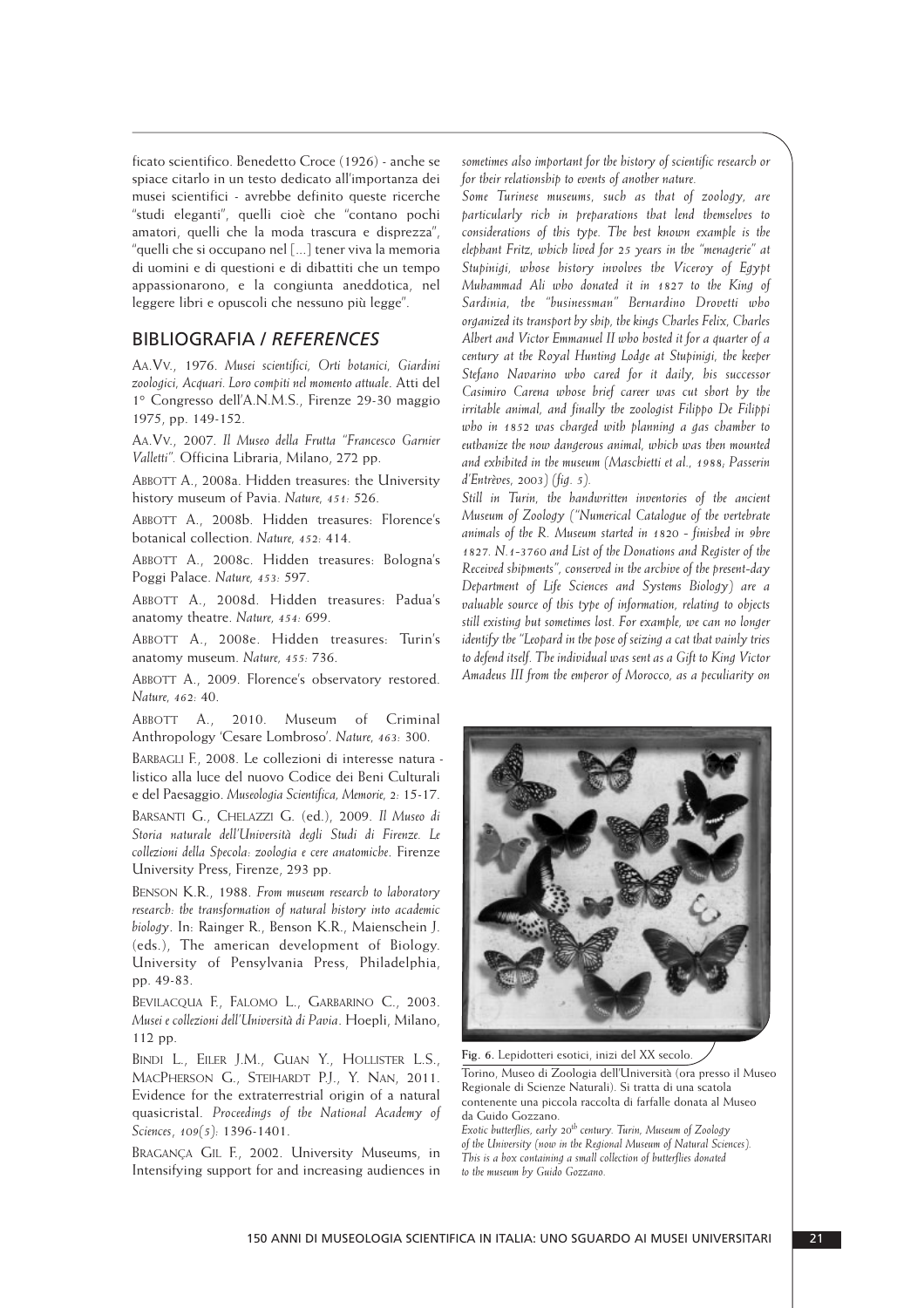University Museums and Collections. *Museologia, an International Journal of Museology, 2:* 1-7.

BROISE P. de la, 2000. *Objet technique, objet de musée*. In: Girault Y. (ed.) Des expositions scientifiques à l'action culturelle, des collections pour quoi faire? Actes due Colloque Muséum, Parigi, pp. 90-97.

CAPANNA E., MALERBA G., VOMERO V. (eds.), 2011. Musei scientifici universitari. Una grande risorsa culturale da valorizzare. *Museologia Scientifica, Memorie, 7:* 120 pp.

CIPRIANI C., MEROLA A., S. SENTINELLI L., 1986. Un'indagine sui Musei scientifici ed Orti botanici universitari italiani. *Museologia Scientifica, 3:* 251-269.

CODICE DEI BENI CULTURALI E DEL PAESAGGIO, 2007. Decreto Legge 22 gennaio 2004, n. 42. *Museologia Scientifica n.s., 1(2):* 5-62.

CROCE B., 1926.*Degli studi eleganti*. In: Cultura e vita mo rale. Intermezzi polemici. Laterza & figli, Bari, p. 37.

DE BIAGGI E., GIACOBINO E., ORMEZZANO D., 2008. *Le collezioni naturalistiche cittadine. Il Museo Regionale di Scienze Naturali.* In: Spantigati C.E. (ed.), I grandi musei del Piemonte. I musei scientifici. Allemandi, Torino, pp. 54-64.

DI MACCO M., 2003. *Il "Museo Accademico" delle Scienze nel Palazzo dell'Università di Torino. Progetti e istituzioni nell'Età dei Lumi.* In: Giacobini G. (ed.), La memoria della scienza. Musei e collezioni dell'Università di Torino. Fondazione CRT, Torino, pp. 29-52.

DRAGONI G., 1997. *Per un dibattito sulla museologia scientifica e naturalistica italiana. La rete dei musei universitari*. In: Basso Peressut L., Stanze della meraviglia. I musei della natura tra storia e progetto. Clueb, Bologna, pp. 297-322.

FASOLO A., 2008. Museo di belle speranze. *Museologia scientifica, n.s., 2(1-2):* 15-20.

FAVARETTO I, 2005. I musei universitari in Italia: considerazioni e prospettive secondo la Commissione della CRUI. *Museologia Scientifica, 22(1)*: 69-74.

FERRIOT D., LOURENÇO M, 2004. De l'utilité des musées et collections des universités. *La Lettre de l'OCIM, 93:* 4-16.

GIACOBINI G. (ed.), 2003a. *La memoria della scienza. Musei e collezioni dell'Università di Torino.* Fondazione CRT, Torino, 366 pp.

GIACOBINI G., 2003b. *I musei dell'Università di Torino: strumenti di conoscenza scientifica e patrimonio in beni culturali.* In: Giacobini G. (ed.), La memoria della scienza. Musei e collezioni dell'Università di Torino*.* Fondazione CRT, Torino, pp. 17-25.

GIACOBINI G., CILLI C., MALERBA G., 2003. *Il Museo di Anatomia Umana.* In: Giacobini G. (ed.), La memoria della scienza. Musei e collezioni dell'Università di Torino. Fondazione CRT, Torino, pp. 143-154.

*account of its meekness which was such that it allowed children to mount it and it carried them horseback. It was killed (at the beginning of the war with France) and by order of the King prepared for the museum of natural history after being cured in the usual manner of furriers". Nor can we find the unlikely "Wooden cone used in sperm whale fishing [...] by means of this cone, which a brave fisherman, after leaping on the whale, pounds with a hammer into its vent hole, and forces the animal to die by suffocation within a few minutes". Yet, the hippopotamus and the giraffe whose skins were purchased in London in 1819 by the zoologist Franco Andrea Bonelli are still conserved, as is the bison sent by the consul of the Kingdom of Sardinia to Philadelphia Deabbate in 1824, erroneously mounted using a Piedmontese ox as a model (Passerin d'Entrèves, 2003). One of the large rooms of the Museum of Zoology is occupied by the 20-m-long skeleton of the rorqual stranded at Bordighera in 1844, mounted on an extraordinary wood and iron support provided with wheels and able to be taken apart for transport (Passerin d'Entrèves, 2003). These spectacular or exotic preparations are flanked by other less showy ones, from the "House mouse. In a wine cellar of Collina al Pino in Xbre 1817" to the unfortunate hen that "died on 15 Xbre 1823 while still young, and after brief illness for which [...] it walked with lowered and dejected head". Other objects evoke various protagonists of the Turinese cultural milieu. A box of exotic butterflies collected by Guido Gozzano (fig. 6) recalls his interests as a "lettered entomologist, not handsomely remunerated by either the letters or the museums of his country" (Gozzano, 1917). An erroneously mounted tigress, resembling a large domestic cat, recalls the animals imagined by Emilio Salgari, assiduous visitor to the museum, in his descriptions of far-off countries he had never visited.*

*The list of objects that are not only of scientific importance but also attract our attention because of the histories they are able to recount could continue and become very long, involving the great majority of Italian scientific museums. The inventories and other documents relating to the single collections, but also the descriptions published in various periodicals and books, constitute a rich deposit of information. The study of these different cultural deposits could provide valuable data able to give life to objects which without them would remain mute and whose scientific meaning has sometimes been attenuated by the progress of knowledge and preparation techniques.* 

*Although I am sorry to quote him in a text dedicated to the importance of scientific museums, Benedetto Croce (1926) would have defined these researches as "elegant studies", i.e. those that "involve a few connoisseurs, those that fashion neglects and scorns", "those occupied with [...] keeping alive the memory of men and of questions and of debates that once fascinated, and their associated stories, and with the reading of books and pamphlets that nobody reads today."*